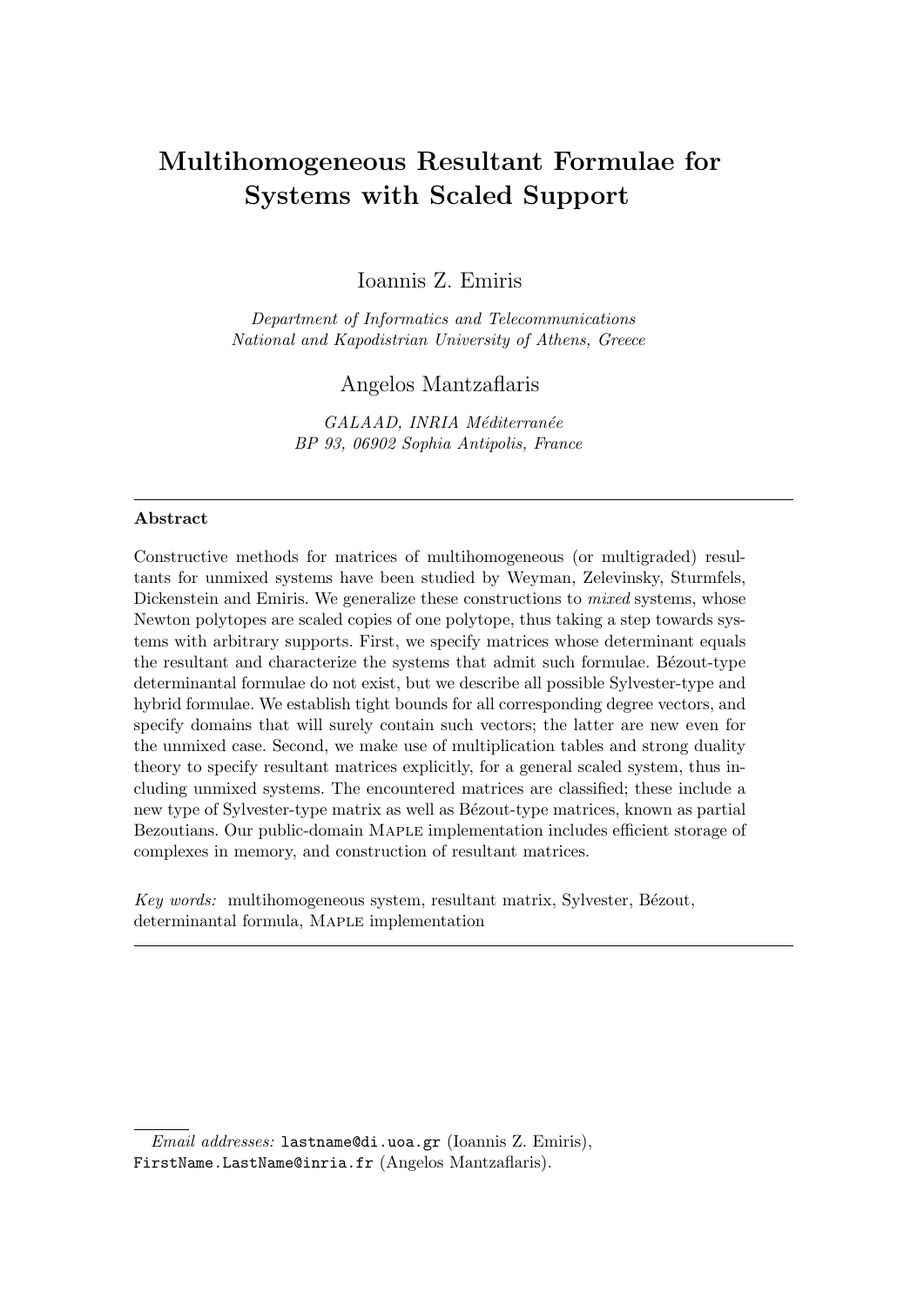# 1 Introduction

Resultants provide efficient ways for studying and solving polynomial systems by means of their matrices. They are most efficiently expressed by a generically nonsingular matrix, whose determinant is a multiple of the resultant, so that the determinant degree with respect to the coefficients of one polynomial equals that of the resultant. For two univariate polynomials there are matrix formulae named after Sylvester and Bézout, whose determinant equals the resultant; we refer to them as detererminantal formulae. Unfortunately, such determinantal formulae do not generally exist for more variables, except for specific cases; this is the topic of our paper.

We consider the sparse (or toric) resultant, which exploits a priori knowledge on the support of the equations. Matrix formulae have been studied for systems where the variables can be partitioned into groups so that every polynomial is homogeneous in each group, i.e. mixed multihomogeneous, or multigraded, systems. This study is an intermediate stage from the theory of homogeneous and unmixed multihomogeneous systems, towards fully exploiting arbitrary sparse structure. Multihomogeneous systems are encountered in several areas, e.g. [3,12,8]. Few foundational works exist, such as [13], where bigraded systems are analyzed. Our work continues that of [7,14,16], where the unmixed case has been treated, and generalizes their results to systems whose Newton polytopes are scaled copies of one polytope. These are known as generalized unmixed systems, and allow us to take a step towards systems with arbitrary supports. This is the first work that treats *mixed* multihomogeneous equations, and provides explicit resultant matrices.

Sparse resultant matrices are of different types. On the one end of the spectrum are the pure Sylvester-type matrices, filled in by polynomial coefficients; such are Sylvester's and Macaulay's matrices. On the other end are the *pure Bézout-type* matrices, filled in by coefficients of the Bezoutian polynomial. Hybrid matrices contain blocks of both pure types.

We examine Weyman complexes (defined below), which generalize the Cayley-Koszul complex and yield the multihomogeneous resultant as the determinant of a complex. These complexes are parameterized by a *degree vector*  $m$ . When the complex has two terms, its determinant is that of a matrix expressing the map between these terms, and equals the resultant. In this case, there is a determinantal formula, and the corresponding vector  $m$  is *determinantal*. The resultant matrix is then said to be exact, or *optimal*, in the sense that there is no extraneous factor in the determinant. As is typical in all such approaches, including this paper, the polynomial coefficients are assumed to be sufficiently generic for the resultant, as well as any extraneous factor, to be nonzero.

In [16], the unmixed multihomogeneous systems for which a determinantal formula exists were classified, but no formula was given; see also [10, Sect.13.2]. Identifying explicitly the corresponding morphisms and the vectors  $\boldsymbol{m}$  was the focus of [7]. The main result of [14] was to establish that a determinantal formula of Sylvester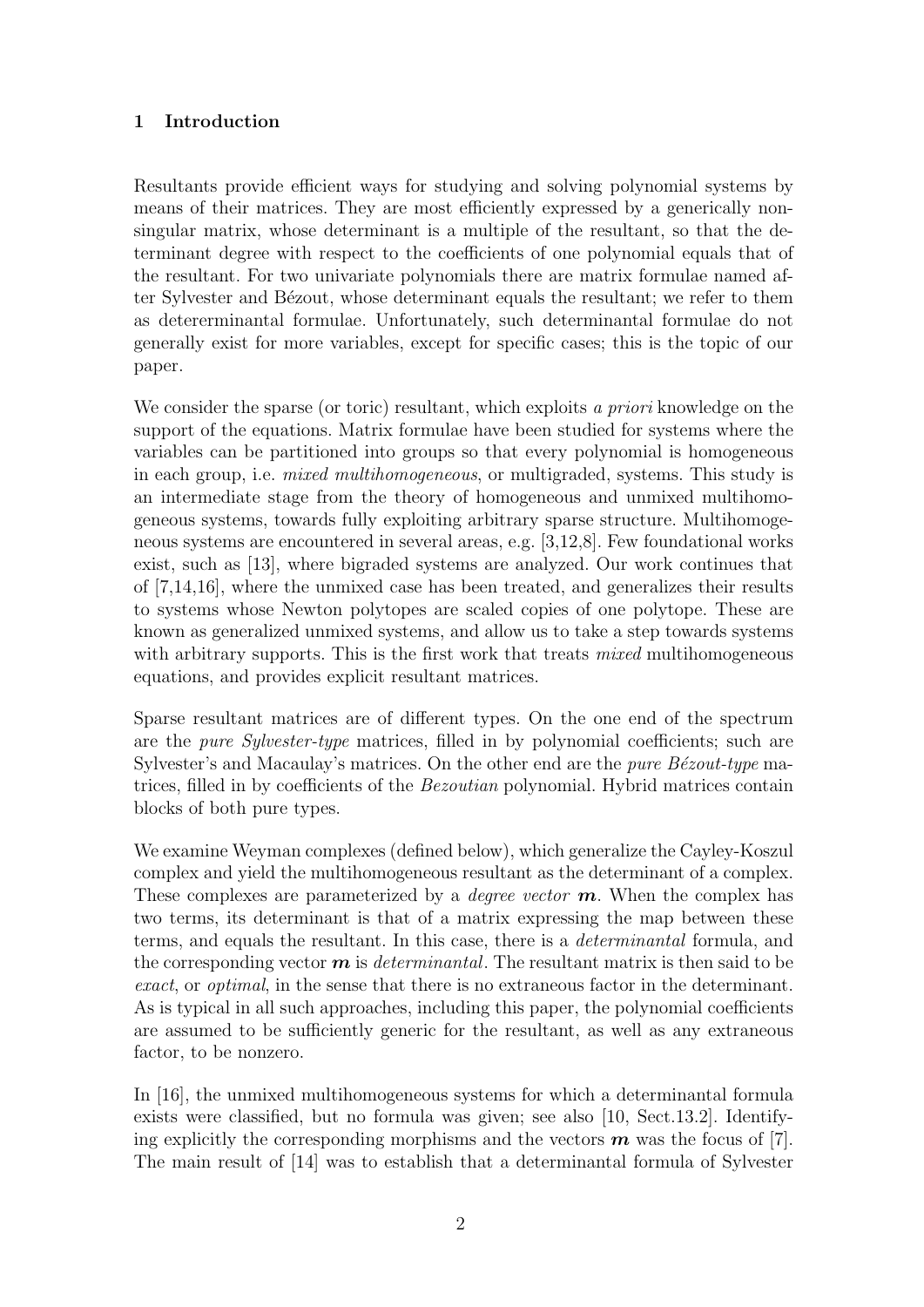type exists (for unmixed systems) precisely when the condition of [16] holds on the cardinalities of the groups of variables and their degrees. In [14, Thm.2] all such formulae are characterized by showing a bijection with the permutations of the variable groups and by defining the corresponding vector  $m$ . This includes all known Sylvester-type formulae, in particular, of linear systems, systems of two univariate polynomials, and bihomogeneous systems of 3 polynomials whose resultant is, respectively, the coefficient determinant, the Sylvester resultant and the classic Dixon formula.

In [14], they characterized all determinantal Cayley-Koszul complexes, which are instances of *Weyman complexes* when all the higher cohomologies vanish. In [7], this characterization is extended to the whole class of unmixed Weyman complexes. It is also shown that there exists a determinantal pure Bézout-type resultant formula if and only if there exists such a Sylvester-type formula. Explicit choices of determinantal vectors are given for any matrix type, as well as a choice yielding pure B´ezout type formulae, if one exists. The same work provides tight bounds for the coordinates of all possible determinantal vectors and, furthermore, constructs a family of (rectangular) pure Sylvester-type formulae among which lies the smallest such formula. This paper shall extend these results to unmixed systems with scaled supports.

Studies exist, e.g. [3], for computing hybrid formulae for the resultant in specific cases. In [1], the Koszul and Cech cohomologies are studied in the mixed multihomogeneous case so as to define the resultant in an analogous way to the one used in Section 2. In [5], hybrid resultant formulae were proposed in the mixed homogeneous case; this work is generalized here to multihomogeneous systems. Similar approaches are applied to Tate complexes [4] to handle mixed systems.

The main contributions of this paper are as follows: Firstly, we establish the analog of the bounds given in [7, Sect.3]; in so doing, we simplify their proof in the unmixed case. We characterize the scaled systems that admit a determinantal formula, either pure or hybrid. If pure determinantal formulae exist, we explicitly provide the  $m$ -vectors that correspond to them. In the search for determinantal formulae we discover box domains that consist of determinantal vectors thus improving the wide search for these vectors adopted in [7]. We conjecture that a formula of minimum dimension can be recovered from the centers of such boxes, analogous to the homogeneous case.

Second, we make the differentials in the Weyman complex explicit and provide details of the computation. Note that the actual construction of the matrix, given the terms of the complex, is nontrivial. Our study has been motivated by [7], where similar ideas are used in the (unmixed) examples of their Section 7, with some constructions which we specify in Example 4.3. Finally, we deliver a complete, publicly available Maple package for the computation of multihomogeneous resultant matrices. Based on the software of [7], it has been enhanced with new functions, including some even for the unmixed case, such as the construction of resultant matrices and the efficient storage of complexes.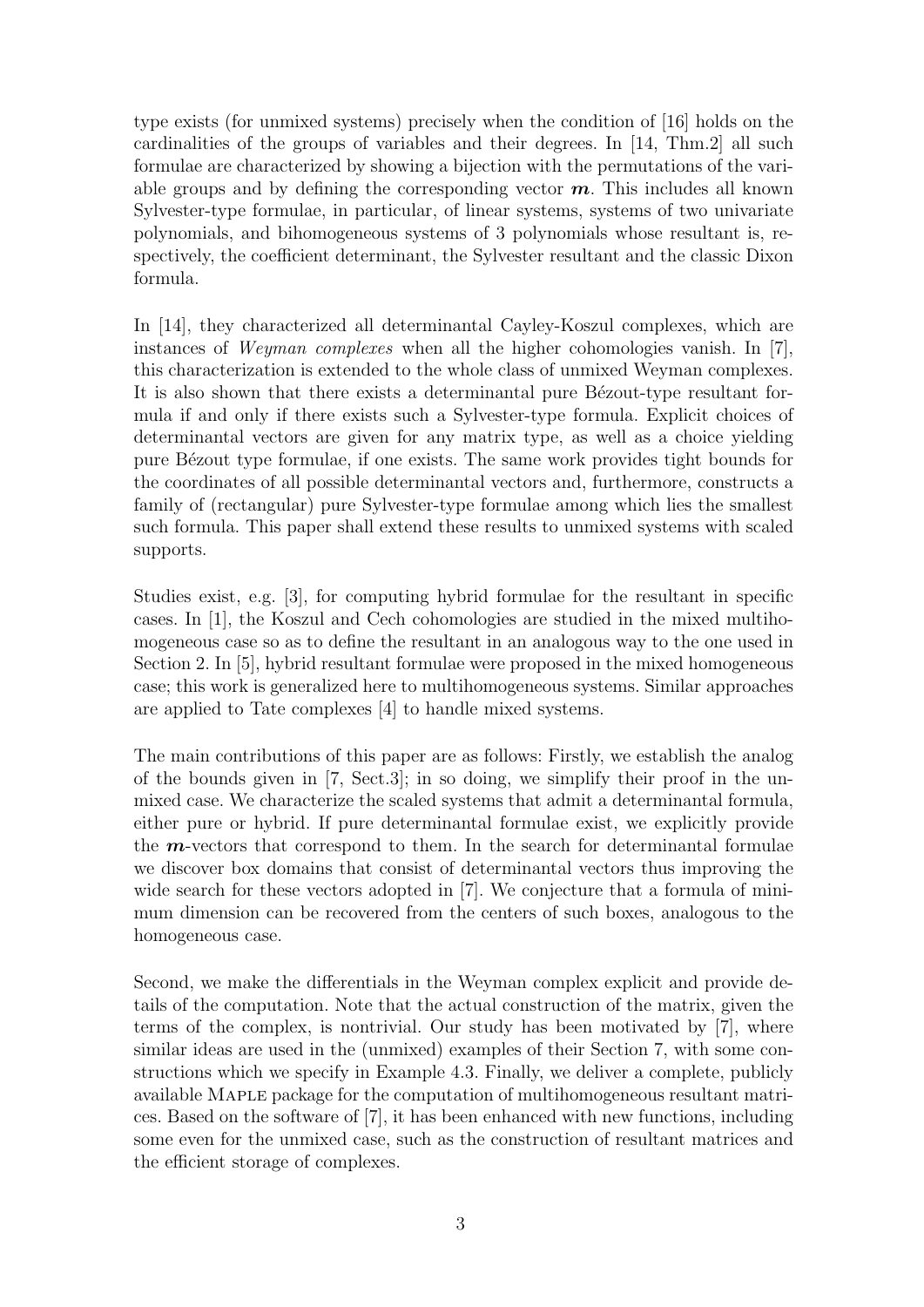The rest of the paper is organized as follows. We start with sparse multihomogeneous resultants and Weyman complexes in Section 2 below. Section 3 presents bounds on the coordinates of all determinantal vectors and classifies the systems that admit hybrid and pure determinantal formulae; explicit vectors are provided for pure formulae and minimum dimension choices are conjectured. In Section 4 we construct the actual matrices; we present Sylvester- and Bézout-type constructions that also lead to hybrid matrices. We conclude with the presentation of our Maple implementation along with examples of its usage.

Some of these results have appeared in preliminary form in [9].

## 2 Resultants via complexes

We define the resultant, and connect it to complexes by homological constructions. Take the product  $X := \mathbb{P}^{l_1} \times \cdots \times \mathbb{P}^{l_r}$  of projective spaces over an algebraically closed field F of characteristic zero, for  $r \in \mathbb{N}$ . Its dimension equals the number of affine variables  $n = \sum_{k=1}^{r} l_k$ . We consider polynomials over X of scaled degree: their multidegree is a multiple of a base degree  $\mathbf{d} = (d_1, \ldots, d_r) \in \mathbb{N}^r$ , say deg  $f_i = s_i \mathbf{d}$ . We assume  $s_0 \leq \cdots \leq s_n$  and  $gcd(s_0, \ldots, s_n) = 1$ , so that the data  $l, d, s =$  $(s_0, \ldots, s_n) \in \mathbb{N}^{n+1}$  fully characterize the system. We denote by  $S(\boldsymbol{d})$  the vector space of multihomogeneous forms of degree  $d$  defined over  $X$ . These are homogeneous of degree  $d_k$  in the variables  $\mathbf{x}_k$  for  $k = 1, \ldots, r$ . By a slight abuse of notation, we also write  $S(d_k) \subset \mathbb{P}^{l_k}$  for the subspace of homogeneous polynomials in  $l_k$  variables, of degree  $d_k$ . A system of type  $(\bm{l}, \bm{d}, \bm{s})$  belongs to  $V = S(s_0\bm{d}) \oplus \cdots \oplus S(s_n\bm{d})$ .

**Definition 2.1.** Consider a generic scaled multihomogeneous system  $f = (f_0, \ldots, f_n)$ defined by the cardinalities  $\boldsymbol{l} \in \mathbb{N}^r$ , base degree  $\boldsymbol{d} \in \mathbb{N}^r$  and  $\boldsymbol{s} \in \mathbb{N}^{n+1}$ . The multihomogeneous resultant  $\mathcal{R}(f_0,\ldots,f_n) = \mathcal{R}_{\mathbf{l},\mathbf{d},\mathbf{s}}(f_0,\ldots,f_n)$  is the unique up to sign, irreducible polynomial of  $\mathbb{Z}[V]$ , which vanishes if and only if there exists a common root of  $f_0, \ldots, f_n$  in X.

This polynomial exists for any data  $l, d, s$ , since it is an instance of the sparse resultant. It is itself multihomogeneous in the coefficients of each  $f_i$ , with degree given by the multihomogeneous Bézout bound:

Lemma 2.2. The resultant polynomial is homogeneous in the coefficients of each  $f_i, i = 0, \ldots, n$ , with degree

$$
\deg_{f_i} \mathcal{R} = \binom{n}{l_1, \dots, l_r} \frac{d_1^{l_1} \cdots d_r^{l_r} s_0 \cdots s_n}{s_i}.
$$

*Proof.* The degree  $\deg_{f_i} \mathcal{R}$  of  $\mathcal{R}(f)$  with respect to  $f_i$  is the coefficient of  $y_1^{l_1} \cdots y_r^{l_r}$ in the new polynomial:

$$
\prod_{j\neq i}(s_jd_1y_1 + \dots + s_jd_ry_r) = \prod_{j\neq i}s_j(d_1y_1 + \dots + d_ry_r) = \frac{s_0s_1\cdots s_n}{s_i}(d_1y_1 + \dots + d_ry_r)^n.
$$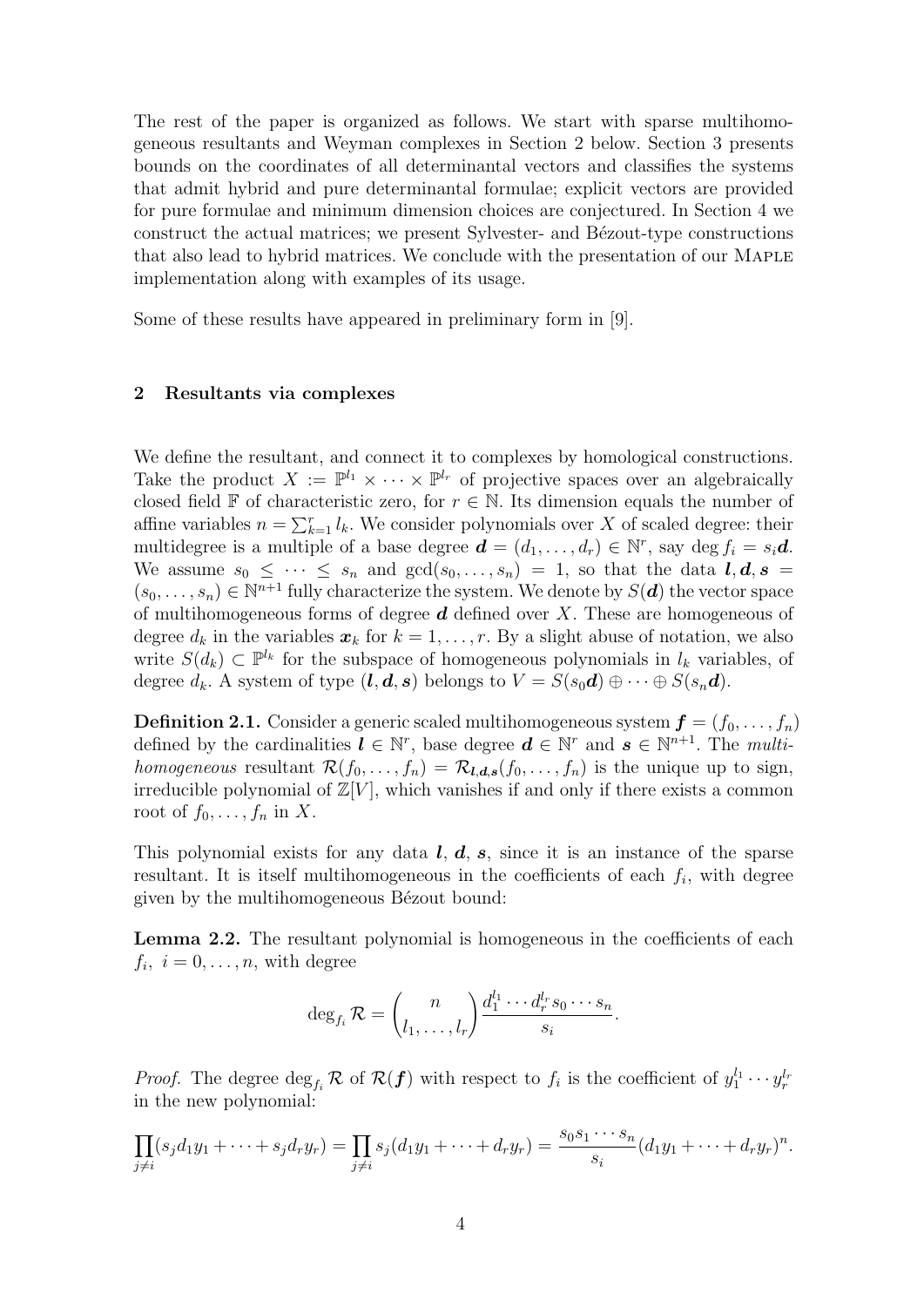In [14, Sect.4] the coefficient of  $y_1^{l_1} \cdots y_r^{l_r}$  in  $(d_1y_1 + \cdots + d_ry_r)^n$  is shown to be equal to

$$
\binom{n}{l_1,\ldots,l_r}d_1^{l_1}\cdots d_r^{l_r},
$$

thus proving the formula in the unmixed case. Hence the coefficient of  $y_1^{l_1} \cdots y_r^{l_r}$  in our case is this number multiplied by  $\frac{s_0s_1\cdots s_n}{s_0s_1\cdots s_n}$ si .

This yields the total degree of the resultant, that is,  $\sum_{i=0}^{n} \deg_{f_i} \mathcal{R}$ .

The rest of the section gives details on the underlying theory. The vanishing of the multihomogeneous resultant can be expressed as the failure of a complex of sheaves to be exact. This allows to construct a class of complexes of finite-dimensional vector spaces whose determinant is the resultant polynomial. This definition of the resultant was introduced by Cayley [10, App. A], [15].

For  $u \in \mathbb{Z}^r$ ,  $H^q(X, \mathcal{O}_X(u))$  denotes the q-th cohomology of X with coefficients in the sheaf  $\mathcal{O}_X(\boldsymbol{u})$ . Throughout this paper we write for simplicity  $H^q(\boldsymbol{u})$ , even though we also keep the reference to the space whenever it is different than  $X$ , for example  $H^0(\mathbb{P}^{l_k}, u_k)$ . To a polynomial system  $\boldsymbol{f} = (f_0, \ldots, f_n)$  over V, we associate a finite complex of sheaves  $K_{\bullet}$  on  $X$ :

$$
0 \to K_{n+1} \to \cdots \xrightarrow{\delta_2} K_1 \xrightarrow{\delta_1} K_0 \xrightarrow{\delta_0} \cdots \to K_{-n} \to 0
$$
 (1)

This complex (whose terms are defined in Definition 2.3 below) is known to be exact if and only if  $f_0, \ldots, f_n$  share no zeros in X; it is hence generically exact. When passing from the complex of sheaves to a complex of vector spaces there exists a degree of freedom, expressed by a vector  $\boldsymbol{m} = (m_1, \ldots, m_r) \in \mathbb{Z}^r$ . For every given  $\boldsymbol{f}$ we specialize the differentials  $\delta_i: K_i \to K_{i-1}, i = 1-n, \ldots, n+1$  by evaluating at  $f$  to get a complex of finite-dimensional vector spaces. The main property is that the complex is exact if and only if  $\mathcal{R}(f_0, \ldots, f_n) \neq 0$  [15, Prop.1.2].

The main construction that we study is this complex, which we define in our setting. It extends the unmixed case, where for given p the direct sum collapses to  $\binom{n+1}{n}$ p  $\setminus$ copies of a single cohomology group.

**Definition 2.3.** For  $m \in \mathbb{Z}^r$ ,  $\nu = -n, \ldots, n+1$  and  $p = 0, \ldots, n+1$  set

$$
K_{\nu,p} = \bigoplus_{0 \leq i_1 < \dots < i_p \leq n} H^{p-\nu} \left( \mathbf{m} - \sum_{\theta=1}^p s_{i_{\theta}} \mathbf{d} \right)
$$

where the direct sum is over all possible indices  $i_1 < \cdots < i_p$ . The Weyman complex  $K_{\bullet} = K_{\bullet}(l, d, s, m)$  is generically exact and has terms  $K_{\nu} =$ n $\bigoplus$  $^{+1}$  $p=0$  $K_{\nu,p}$ .

This generalizes the classic Cayley-Koszul complex. The determinant of the complex can be expressed as a quotient of products of minors from the  $\delta_i$ . It is invariant under different choices of  $m \in \mathbb{Z}^r$  and equals the multihomogeneous resultant  $\mathcal{R}(f_0,\ldots,f_n).$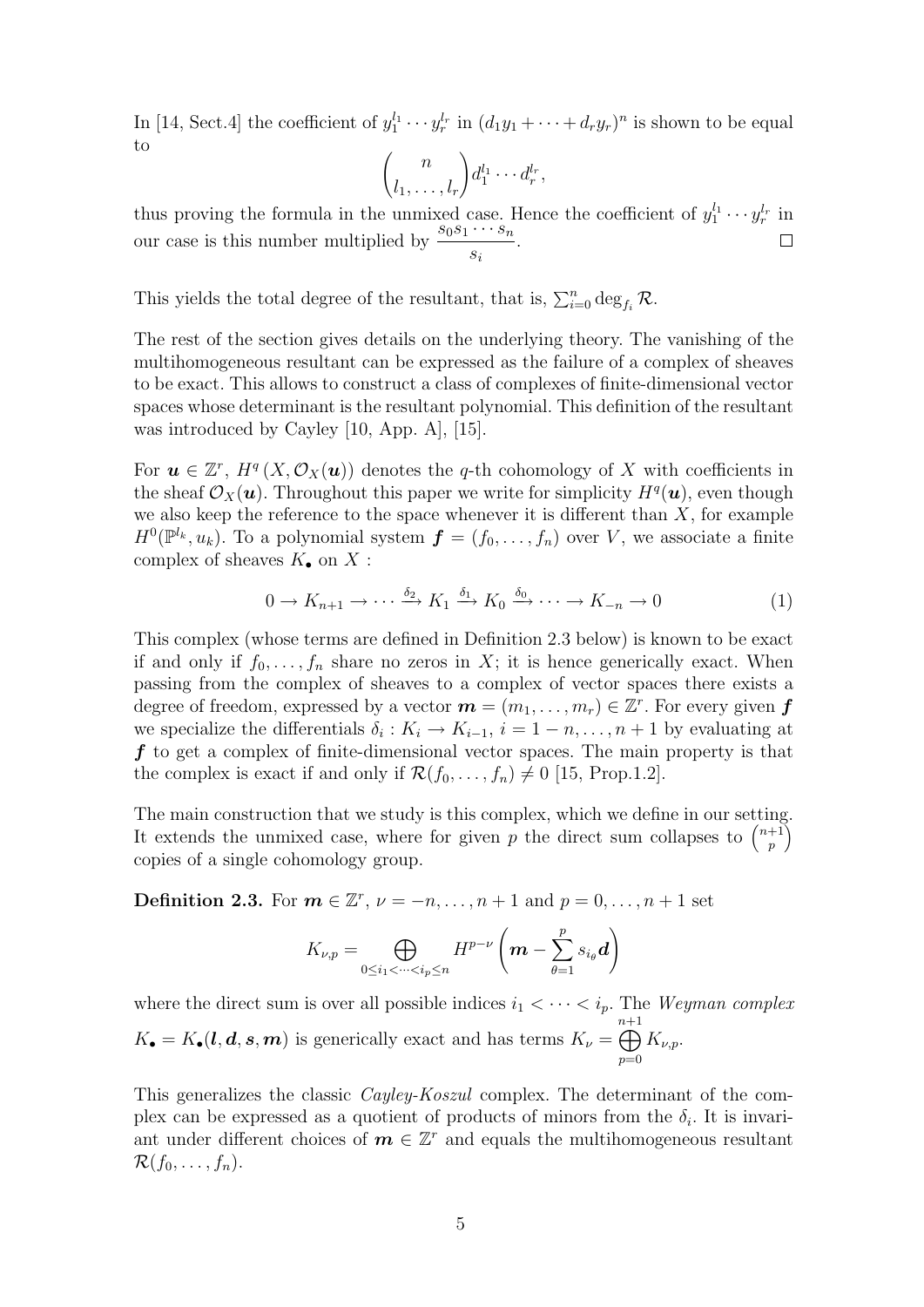## 2.1 Combinatorics of K.

We present a combinatorial description of the terms in our complex, applicable to the unmixed case as well. For details on the co-homological tools that we use, see  $[10]$ .

By the Künneth formula, we have the decomposition

$$
H^{q}\left(\boldsymbol{\alpha}\right) = \bigoplus_{j_{1}+\cdots+j_{r}=q}^{j_{k}\in\{0,l_{k}\}} \bigotimes_{k=1}^{r} H^{j_{k}}\left(\mathbb{P}^{l_{k}},\alpha_{k}\right),\tag{2}
$$

where  $q = p - \nu$  and the direct sum runs over all integer sums  $j_1 + \cdots + j_r = q, j_k \in$  $\{0, l_k\}$ . In particular,  $H^0(\mathbb{P}^{l_k}, \alpha_k)$  is isomorphic to  $S(\alpha_k)$ , the graded piece of  $\mathbb{P}^{l_k}$ in degree  $\alpha_k$  or, equivalently, the space of all homogeneous polynomials in  $l_k + 1$ variables with total degree  $\alpha_k$ , where  $\boldsymbol{\alpha} = \boldsymbol{m} - z\boldsymbol{d} \in \mathbb{Z}^r$  for  $z \in \mathbb{Z}$ .

By Serre duality, for any  $\boldsymbol{\alpha} \in \mathbb{Z}^r$ , we know that

$$
H^{q}(\alpha) \simeq H^{n-q}(-l-1-\alpha)^{*}, \qquad (3)
$$

where <sup>\*</sup> denotes dual, and  $\mathbf{1} \in \mathbb{N}^r$  a vector full of ones. Therefore  $H^j(\alpha_k)^* \simeq$  $H^{l_k-j}(-\alpha_k-1-l_k).$ 

Furthermore, we identify  $H^{l_k}(\mathbb{P}^{l_k}, \alpha_k)$  as the dual space  $S(-\alpha_k - l_k - 1)^*$ . This is the space of linear functions  $\Lambda : S(\alpha_k) \to \mathbb{F}$ . Sometimes we use the negative symmetric powers to interpret dual spaces, see also [16, p.576]. This notion of duality is naturally extended to the direct sum of cohomologies: the dual of a direct sum is the direct sum of the duals of the summands. The next proposition (Bott's formula) implies that this dual space is nontrivial if and only if  $-\alpha_k - l_k - 1 \geq 0$ .

**Proposition 2.4.** [2] For any  $\alpha \in \mathbb{Z}^r$  and  $k \in \{1, \ldots, r\}$ , (a)  $H^j(\mathbb{P}^{l_k}, \alpha_k) = 0, \forall j \neq 0, l_k,$ (b)  $H^{l_k}(\mathbb{P}^{l_k}, \alpha_k) \neq 0 \Leftrightarrow \alpha_k < -l_k$ , dim  $H^{l_k}(\mathbb{P}^{l_k}, \alpha_k) = \begin{pmatrix} -\alpha_k - 1 \\ l_k \end{pmatrix}$  $l_k$  . (c)  $H^0(\mathbb{P}^{l_k}, \alpha_k) \neq 0 \Leftrightarrow \alpha_k \geq 0$ , dim  $H^0(\mathbb{P}^{l_k}, \alpha_k) = \begin{pmatrix} \alpha_k + l_k \\ l_k \end{pmatrix}$  $l_k$ .

**Definition 2.5.** Given  $l, d \in \mathbb{N}^r$  and  $s \in \mathbb{N}^{n+1}$ , define the *critical degree* vector  $\rho \in \mathbb{N}^r$  by  $\rho_k := d_k \sum_{\theta=0}^n s_\theta - l_k - 1$ , for all  $k = 1, \ldots r$ .

The Künneth formula (2) states that  $H^{q}(\alpha)$  is a sum of products. We can give a better description:

**Lemma 2.6.** If  $H^q(\alpha)$  is nonzero, then it is equal to a product  $H^{j_1}(\mathbb{P}^{l_k}, \alpha_k) \otimes \cdots \otimes$  $H^{j_r}(\mathbb{P}^{l_k}, \alpha_k)$  for some integers  $j_1, \ldots, j_r$  with  $j_k \in \{0, l_k\}, \ \sum_{k=1}^r j_k = q$ .

*Proof.* By Proposition 2.4(a), only  $H^0(\mathbb{P}^{l_k}, \alpha_k)$  or  $H^{l_k}(\mathbb{P}^{l_k}, \alpha_k)$  may be nonzero. By Proposition 2.4(b,c) at most one of them appears.  $\Box$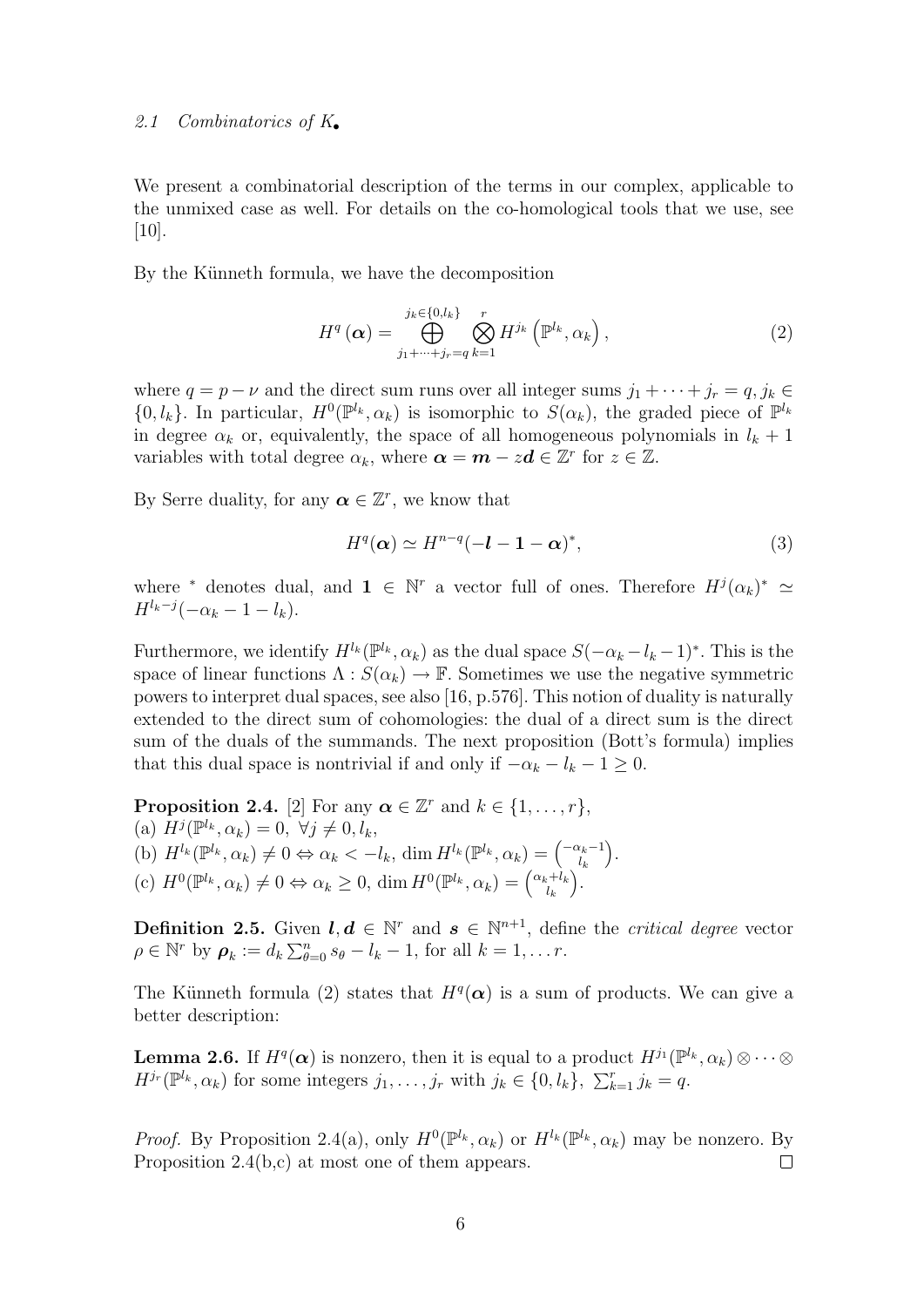Combining Lemma 2.6 with Definition 2.3 and (2) we get

$$
K_{\nu,p} = \bigoplus_{0 \le i_1 < \dots < i_p \le n} \bigotimes_{k=1}^r H^{j_k} \left( \mathbb{P}^{l_k}, m_k - \sum_{\theta=1}^p s_{i_\theta} d_k \right) \tag{4}
$$

for some integer sums  $j_1 + \cdots + j_r = p - \nu$ ,  $j_k \in \{0, l_k\}$  such that all the terms in the product do not vanish. Consequently, dim  $H^q(\boldsymbol{\alpha}) = \prod_{k=1}^r \dim H^{j_k}(\mathbb{P}^{l_k}, \alpha_k)$ . The dimension of  $K_{\nu,p}$  follows by taking the sum over all  $\boldsymbol{\alpha} = \boldsymbol{m} - \sum_{\theta=1}^p s_{i_\theta} \boldsymbol{d}$ , for all combinations  $\{i_1 < \cdots < i_p\} \subseteq \{0, \ldots, n\}.$ 

Throughout this paper we denote  $[u, v] := \{u, u + 1, \ldots, v\}$ ; given  $p \in [0, n + 1]$ , the set of possible sums of  $p$  coordinates out of vector  $s$  is

$$
S_p := \left\{ \sum_{\theta=1}^p s_{i_{\theta}} \ : \ 0 \le i_1 < \dots < i_p \le n \right\}
$$

and by convention  $S_0 = \{0\}$ . By Proposition 2.4, the set of integers z such that both  $H^0(\mathbb{P}^{l_k}, m_k - zd_k)$  and  $H^{l_k}(\mathbb{P}^{l_k}, m_k - zd_k)$  vanish is:

$$
P_k := \left(\frac{m_k}{d_k}, \frac{m_k + l_k}{d_k}\right] \cap \mathbb{Z}.
$$

We adopt notation from [16]: for  $u \in \mathbb{Z}$ ,  $P_k < u \iff u > \frac{m_k + l_k}{d_k}$  and  $P_k > u \iff$  $u \leq \frac{m_k}{d_k}$  $\frac{d_{k}}{d_{k}}$ . Note that we use this notation even if  $P_{k} = \emptyset$ . As a result, the  $z \in \mathbb{Z}$  that lead to a nonzero  $H^{j_k}(\mathbb{P}^{l_k}, m_k - z d_k)$ , for  $j_k = l_k$  or  $j_k = 0$ , and  $p \in [0, n + 1]$ , lie in:

$$
Q_p = S_p \setminus \cup_1^r P_k, \text{ and } Q = \cup_{p=0}^{n+1} Q_p. \tag{5}
$$

Now  $\#P_k \leq l_k$  implies  $\#(\cup_k P_k) \leq n$ . So  $\#(\cup_p S_p) \geq n+2$  implies  $\#Q \geq 2$ . We define a function  $q: Q \to [0, n]$  by

$$
q(z) := \sum_{P_k < z} l_k. \tag{6}
$$

Observe that  $H^j(X, m - zd) \neq 0 \iff z \in Q$  and  $j = q(z)$ ; also the system is unmixed if and only if  $S_p = \{p\}$ . Clearly  $1 \leq \#S_p \leq {n+1 \choose p}$ p , the former inequality being strict for  $s \neq 1 \in \mathbb{N}^{n+1}$  and  $p \neq 0, n+1$ .

The following lemma generalizes [16, Prop.2.4].

**Lemma 2.7.** Let  $\nu \in \mathbb{Z}$ ,  $p \in \{0, \ldots, n+1\}$  and  $K_{\nu,p}$  given by Definition 2.3; then  $K_{\nu,p} \neq 0 \iff \nu \in \{p-q(z) : z \in Q_p\}.$ 

*Proof.* Assuming  $K_{\nu,p} \neq 0$ , there exists a nonzero summand  $H^{p-\nu}(\mathbf{m} - z\mathbf{d}) \neq 0$ . By Lemma 2.6 it is equal to  $H^{j_1}(\mathbb{P}^{l_k}, m_k - zd_k) \otimes \cdots \otimes H^{j_r}(\mathbb{P}^{l_k}, m_k - zd_k) \neq 0, \ j_k \in \{0, l_k\}$ and

$$
p - \nu = \sum_{k=1}^{r} j_k = \sum_{P_k < z} l_k \Rightarrow \nu = p - \sum_{P_k < z} l_k.
$$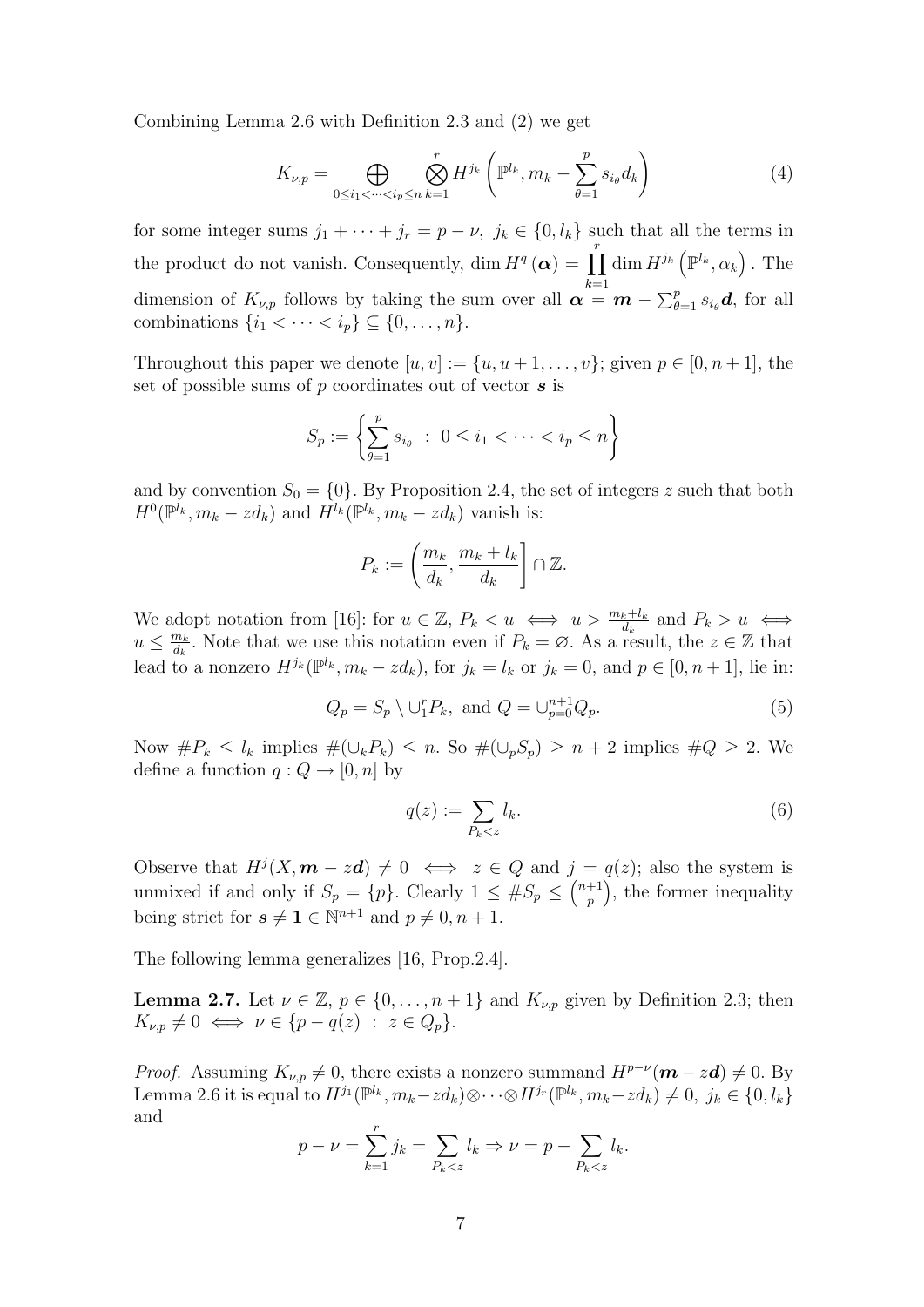Conversely, if  $\nu \in \{p - q(z) : z \in Q_p\}$  then  $Q_p \neq \emptyset$ . Now  $z \in Q_p$  implies  $z \notin P$ , which means  $H^{q(z)}(\mathbf{m} - z\mathbf{d}) \neq 0$ , the latter being a summand of  $K_{\nu,p}$ .  $\Box$ 

One instance of the complexity of the mixed case is that in the unmixed case, given  $p \in [0, n + 1]$ , there exists at most one integer  $\nu$  such that  $K_{\nu, p} \neq 0$ .

All formulae (including determinantal ones) come in dual pairs, thus generalizing [7, Prop.4.4].

**Lemma 2.8.** Assume  $m, m' \in \mathbb{Z}^r$  satisfy  $m + m' = \rho$ , where  $\rho$  is the critical degree vector. Then,  $K_{\nu}(m)$  is dual to  $K_{1-\nu}(m')$  for all  $\nu \in \mathbb{Z}$ . In particular, m is determinantal if and only if  $m'$  is determinantal, yielding matrices of the same size, namely  $\dim(K_0(m)) = \dim(K_1(m')).$ 

*Proof.* Based on the equality  $m + m' = \rho$  we deduce that for all  $J \subseteq [0, n + 1]$ , it holds that  $\bm{m}' - \sum_{i \in J} s_i \bm{d} = -\bm{l} - 1 - (\bm{m} - \sum_{i \notin J} s_i \bm{d})$ . Therefore, for all  $q = 0, \ldots, n$ , Serre's duality (3) implies that  $H^q(X, m' - \sum_{i \in J} s_i \mathbf{d})$  and  $H^{n-q}(X, \mathbf{m} - \sum_{i \notin J} s_i \mathbf{d})$ are dual.

Let  $\#J = p$  and  $\nu = p - q$ ; since  $(n + 1 - p) - (n - q) = 1 - (p - q) = 1 - \nu$ , we deduce that  $K_{\nu,p}(\boldsymbol{m})$  is dual to  $K_{1-\nu,n+1-p}(\boldsymbol{m}')$  for all  $p \in [0,n+1]$  which leads to  $K_{\nu}(m)^{*} \simeq K_{1-\nu}(m')$  for all  $\nu \in \mathbb{Z}$ , as desired. In particular,  $K_{-1}(m) \simeq$  $K_2^*(\mathbf{m}')$  and  $K_0(\mathbf{m}) \simeq K_1^*(\mathbf{m}')$ , the latter giving the matrix dimension in the case of determinantal formulae.  $\Box$ 

## 3 Determinantal formulae

This section focuses on formulae that yield square matrices expressing the resultant without extraneous factors and prescribes the corresponding determinantal  $m$ vectors.

Determinantal formulae occur only if there is exactly one nonzero differential, so the complex consists of two consecutive nonzero terms. The determinant of the complex is the determinant of this differential. We now specify this differential; for the unmixed case see [16, Lem.3.3].

**Lemma 3.1.** If  $m \in \mathbb{Z}^r$  is determinantal then the nonzero part of the complex is  $\delta_1: K_1 \to K_0.$ 

*Proof.* The condition that  $m$  is determinantal is equivalent to the fact that  $N :=$  ${p - q(z): z \in Q_p, p \in [0, n + 1]}$  consists of two consecutive integers.

Let  $z_1 = \min Q < z_2 = \max Q$ , since  $\#Q \geq 2$ . There exist  $p_1, p_2$  with  $p_1 < p_2$  such that  $z_1 = \sum_{\theta=1}^{p_1} s_{i_\theta}$  and  $z_2 = \sum_{\lambda=1}^{p_2} s_{j_\lambda}$  where the indices are sub-sequences of  $[0, n]$ ,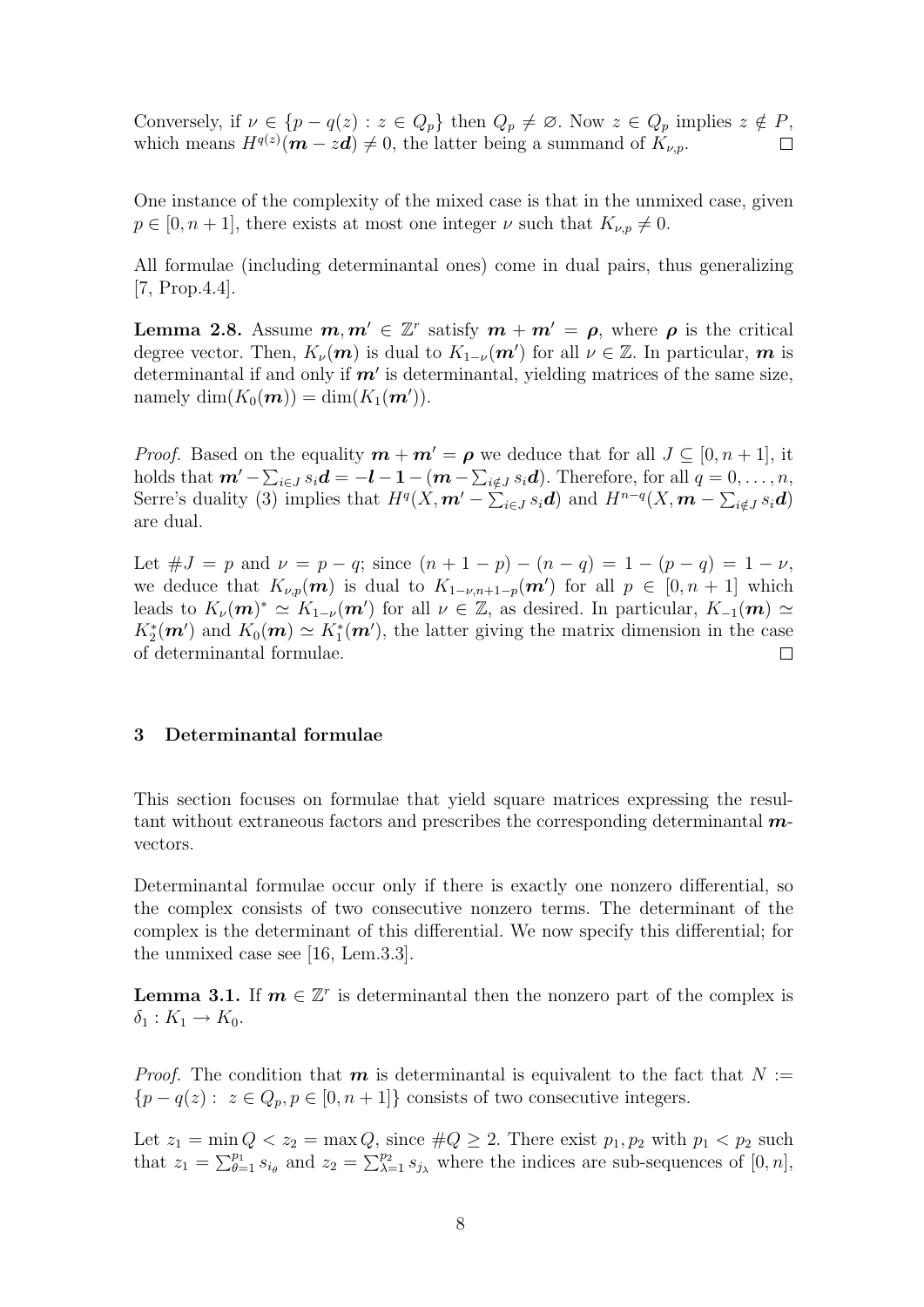of length  $p_1$  and  $p_2$  resp. The  $p_1$  integers

$$
0, s_0, s_0 + s_1, \dots, s_0 + \dots + s_{p_1 - 2} \in \mathbb{Z}
$$

are distinct, smaller than  $z_1$ , hence belong to  $\cup_{P_k \leq z_1} P_k$ . Also, it is clear that, for all  $k \in [1, r], \#P_k \leq [l_k/d_k] \leq l_k$  thus

$$
p_1 \le \# \bigcup_{P_k < z_1} P_k \le \sum_{P_k < z_1} \# P_k \le q(z_1). \tag{7}
$$

This means  $p_1 - q(z_1) \leq 0$ . Similarly, the  $n + 1 - p_2$  integers  $s_n + \cdots + s_0, \ldots, s_n +$  $\cdots + s_{n-p_2}$  are distinct, larger than  $z_2$ , hence belong to  $\cup_{P_k>z_2}P_k$ , so:

$$
n - p_2 + 1 \le \# \bigcup_{P_k > z_2} P_k \le \sum_{P_k > z_2} \# P_k \le \sum_{P_k > z_2} l_k. \tag{8}
$$

This means  $n + 1 - p_2 \leq n - q(z_2)$ , thus  $p_2 - q(z_2) \geq 1$ . Hence there exists a positive integer in N; from (7) we must have a non-positive integer in N. Since  $\#N = 2$  and the integers of N are consecutive we deduce that  $N = \{0, 1\}.$  $\Box$ 

**Corollary 3.2.** If  $m \in \mathbb{Z}^r$  is determinantal, then equality holds in (7). In particular, for  $k \in [1, r]$  s.t. either  $P_k < z_1$  or  $P_k > z_2$ , we have  $\#P_k = l_k$  and any two such  $P_k$ are disjoint.

*Proof.* Lemma 3.1 combined with Lemma 2.7 imply  $p_1 - q(z_1) \geq 0$ , and (7) implies  $p_1 - q(z_1) \leq 0$ , hence we deduce  $p_1 - q(z_1) = 0$ . Now equality in (7) gives  $\sum_{P_k \leq z_1} \#P_k = q(z_1) = \sum_{P_k \leq z_1} l_k$ ; combining with  $\#P_k \leq l_k$  we deduce  $\#P_k = l_k$  for all k in this sum. Similarly for  $n + 1 - p_2 = \sum_{P_k > z_2} l_k = n - q(z_2)$ .

#### 3.1 Bounds for determinantal vectors

We generalize the bounds in [7, Sect.3] to the mixed case, for the coordinates of all determinantal m−vectors. We follow a simpler and more direct approach based on a global view of determinantal complexes.

**Lemma 3.3.** If a vector  $m \in \mathbb{Z}^r$  is determinantal then the corresponding  $\bigcup_{i=1}^r P_k$  is contained in  $[0, \sum_0^n s_i]$ .

*Proof.* It is enough to establish that  $P_k > 0$  and  $P_k < \sum_0^n s_i$  for all  $k \in [1, r]$ . Proof by contradiction: Let  $m$  be a determinantal vector, and  $P = \bigcup_{0}^{k} P_{k}$ . Let  $z_1, z_2$  as in the proof of Lemma 3.1. If  $z_1 < P_k < z_2$  it is clear that  $0 \le z_1 < P_k < z_2 \le \sum_0^n s_i \Rightarrow$  $P_k \subseteq [0, \sum_0^n s_i].$ 

If  $z_2 \leq P_k$ , Corollary 3.2 implies  $\#\bigcup_{P_k>z_2} P_k = \#R$ , where  $R := \{s_n + \cdots + \}$  $s_0, \ldots, s_n + \cdots + s_{n-p_2}$ . By the definition of  $z_2, R \subseteq \bigcup_{P_k>z_2} P_k$ , thus  $\bigcup_{P_k>z_2} P_k =$  $R \subseteq [0, \sum_{0}^{n} s_i].$  Similarly,  $\bigcup_{P_k \leq z_1} P_k = \{0, s_0, s_0 + s_1, \ldots, s_0 + \cdots + s_{p_1-2}\} \subseteq [0, \sum_{0}^{n} s_i],$ which proves the lemma for  $P_k < z_1$ .  $\Box$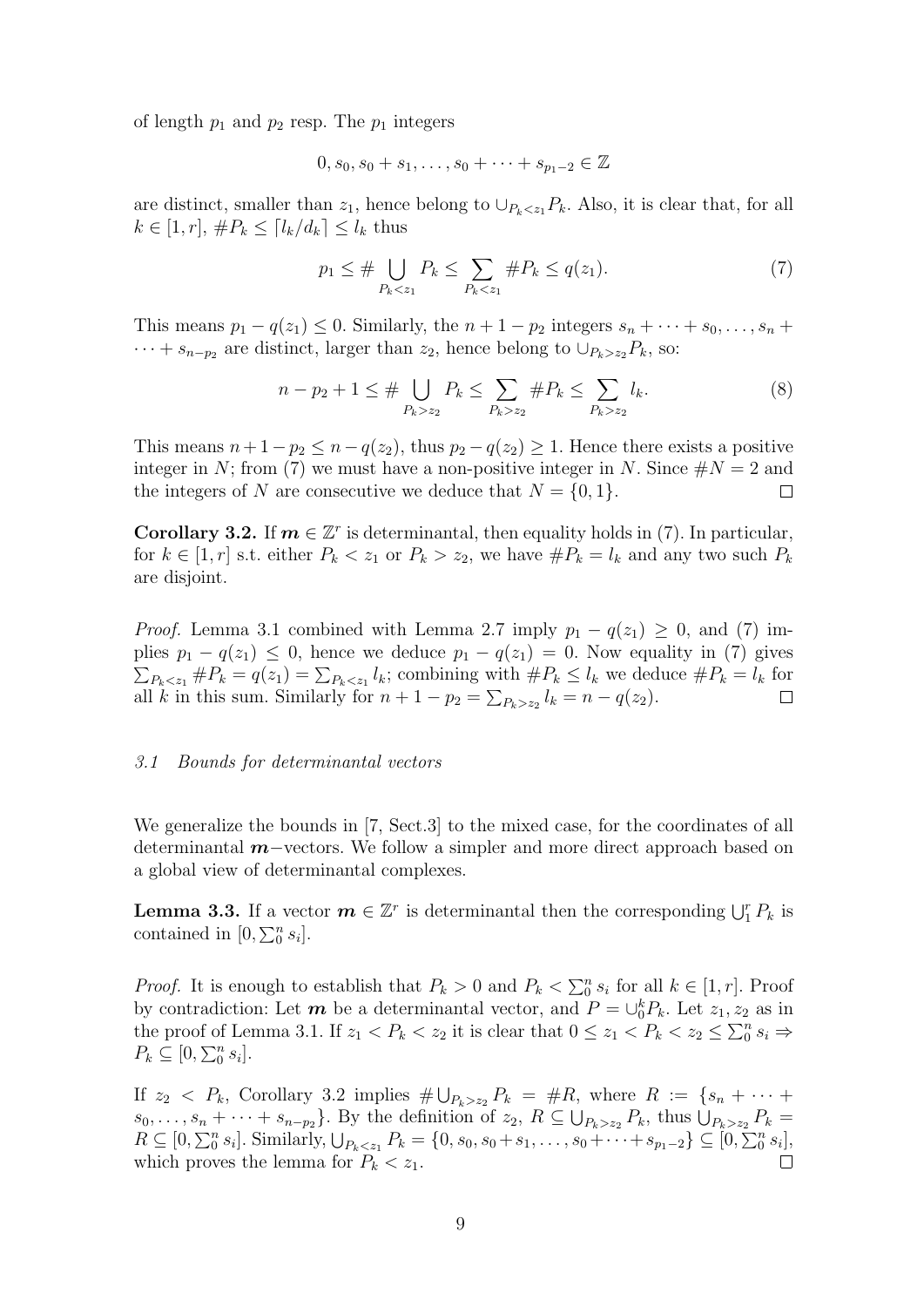The bound below is proved in [7, Cor.3.9] for the unmixed case. They also show with an example that this bound is tight with respect to individual coordinates. We give an independent, significantly simplified proof, which extends that result to the scaled case.

**Theorem 3.4.** For determinantal  $m \in \mathbb{Z}^r$ , for all k we have

$$
\max\{-d_k, -l_k\} \le m_k \le d_k \sum_{0}^{n} s_i - 1 + \min\{d_k - l_k, 0\}.
$$

*Proof.* Observe that by Lemma 3.1 there are no  $k \in [1, r]$  such that  $P_k < 0$  or  $P_k > \sum_0^n s_i$ . Combining this fact with Lemma 3.3, we get

$$
m_k/d_k \ge -1
$$
 and  $(m_k + l_k)/d_k < 1 + \sum_{0}^{n} s_i$  (9)

for all  $k \in [1, r]$ . Furthermore, the sets  $P_k$ ,  $k \in [1, r]$  can be partitioned into two (not necessarily non-empty) classes, by considering the integers  $z_1$ ,  $z_2$  of Lemma 3.1:

- $P_k < z_1$  or  $P_k > z_2$ , with cardinalities  $\# P_k = l_k$ .
- $z_1$  <  $P_k$  <  $z_2$ , without cardinality restrictions (possibly empty).

Taking into account that  $P_k = \left(\frac{m_k}{d_k}\right)$  $\frac{m_k}{d_k}, \frac{m_k+l_k}{d_k}$  $d_k$ i ∩ Z we get

$$
(m_k + l_k)/d_k \ge 0 \quad \text{and} \quad m_k/d_k < \sum_{0}^{n} s_i \tag{10}
$$

 $\Box$ 

for all  $k \in [1, r]$ .

Our implementation in Section 5 conducts a search in the box defined by the above bounds. For each m in the box, the dimension of  $K_2$  and  $K_{-1}$  is calculated; if both are zero the vector is determinantal. Finding these dimensions is time consuming; the following lemma provides a cheap necessary condition to check before calculating them.

**Lemma 3.5.** If  $m \in \mathbb{Z}^r$  is determinantal then there exist indices  $k, k' \in [1, r]$  such that  $m_k < d_k(s_{n-1} + s_n)$  and  $m_{k'} \ge d_{k'} \sum_{0}^{n-2} s_i - l_{k'}$ .

*Proof.* If for all k,  $m_k/d_k \ge s_0 + s_1$  then  $q(s_{n-1} + s_n) = 0$  by (5), so for  $p = 2$  we have  $p-q(s_{n-1}+s_n) = 2-0 = 2$  which contradicts the fact that m is determinantal. Similarly, if for all k,  $(m_k + l_k)/d_k < \sum_0^{n-2} s_i \Rightarrow q\left(\sum_0^{n-2} s_i\right) = n$  and for  $p = n - 1$ we have  $p - q\left(\sum_{i=1}^{n} s_i\right) = (n-1) - n = -1$ , which is again infeasible.  $\Box$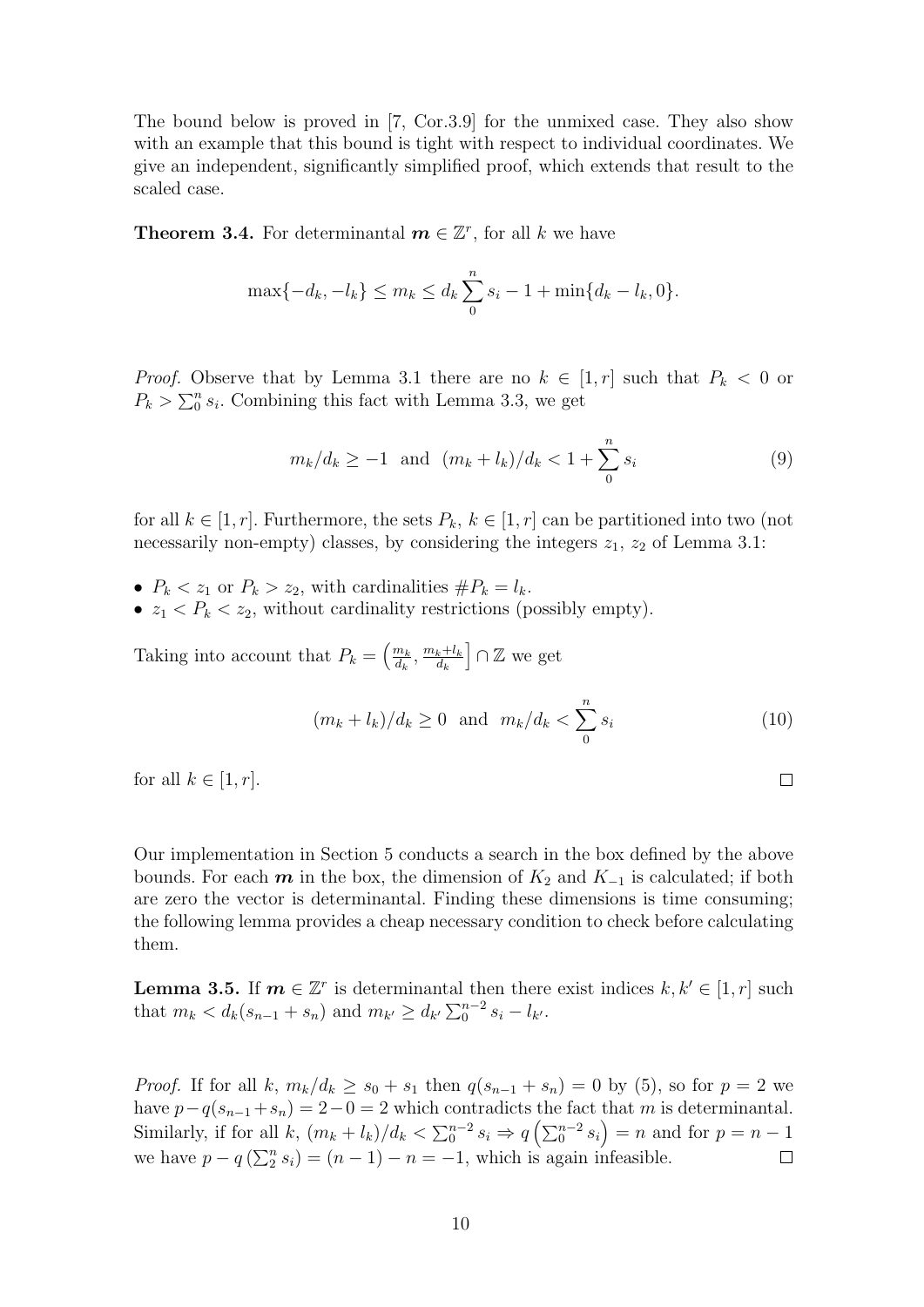#### 3.2 Characterization and explicit vectors

A formula is determinantal if and only if  $K_2 = K_{-1} = 0$ . In this section we provide necessary and sufficient conditions for the data  $l, d, s$  to admit a determinantal formula; we call this data determinantal. Also, we derive multidimensional integer intervals (boxes) that yield determinantal formulae and conjecture that minimum dimension formulae appear near the center of these intervals.

**Lemma 3.6.** If  $m \in \mathbb{Z}^r$  is a determinantal vector for the data  $l, d, s$ , then this data admits a determinantal vector  $\boldsymbol{m}' \in \mathbb{Z}^r$  with  $P_k \cap P_{k'} = \varnothing$  for all  $k, k' \in [1, r]$ .

*Proof.* Suppose  $m_i/d_i \leq m_j/d_j$ . Let  $P_i(\mathbf{m}) \cap P_j(\mathbf{m}) = [u, v] \subset \mathbb{Z}$ . Set  $m'_j = m_j + td_j$ where  $t \in \mathbb{Z}$  is the minimum shift so that  $P_i(\mathbf{m}') \cap P_j(\mathbf{m}') = \varnothing$  and  $P_j(\mathbf{m}')$  satisfies Theorem 3.4. For all  $k \neq j$ , let  $m'_k = m_k$ .

Any vector in  $\mathbb{Z}^r$  defines a nontrivial complex, since  $Q \neq \emptyset$ . In particular,  $m'$ is determinantal because  $P(m) \subseteq P(m')$ , i.e. no new terms are introduced, but possibly some terms vanish. Repeat until all  $P_k \cap P_{k'} = \emptyset$ .  $\Box$ 

Let  $\sigma : [1, r] \rightarrow [1, r]$  be any permutation. One can identify at most r! classes of determinantal complexes, indexed by the permutations of  $\{1, \ldots, r\}$ . This classification arises if we look at the nonzero terms that can occur in the complex, provided that the sets  $P_k$  satisfy

$$
P_{\sigma(1)} \le P_{\sigma(2)} \le \cdots \le P_{\sigma(r)}
$$

where we set  $P_i \leq P_j \iff m_i/d_i \leq m_j/d_j$ . Any given **m** defines these sets, as well as an ordering between them. This fact allows us to classify determinantal m-vectors and the underlying complexes.

For this configuration, expressed by  $\sigma$ , the only nonzero summands of  $K_{\nu}$  can be  $K_{\nu,\nu+q}$  where q takes values in the set  $\{0, l_{\sigma(1)}, l_{\sigma(1)}+l_{\sigma(2)}, \ldots, n\}$ . To see this, observe that  $q(z) = \sum_{P_k < z} l_k, z \in \mathbb{N}$  cannot attain more than  $r + 1$  distinct values; so if the relative ordering of the  $P_k$  is fixed as above, then these are the only possible values of q. This leads us to the following description of  $K_2$  and  $K_{-1}$ :

$$
K_2^{\sigma} = \bigoplus_{k=1}^r K_{2,2+\sum_{i=1}^{k-1} l_{\sigma(i)}} \quad , \quad K_{-1}^{\sigma} = \bigoplus_{k=1}^r K_{-1,-1+\sum_{i=1}^k l_{\sigma(i)}} \tag{11}
$$

As a side remark, note that the proof of Lemma 2.8 implies that the dual of  $K^{\sigma}_{\nu}(m)$ is  $K_{1-\nu}^{\tau}(\rho - m)$  where  $\tau$  is the permutation s.t.  $\tau(i) := r + 1 - \sigma(i)$ .

Let  $\pi[k] := \sum_{\pi(i) \leq \pi(k)} l_i$ . If  $\pi = \text{Id}$  this is  $\text{Id}[k] = l_1 + \cdots + l_k$ . We now characterize determinantal data:

**Theorem 3.7.** The data  $l, d, s$  admit a determinantal formula if and only if there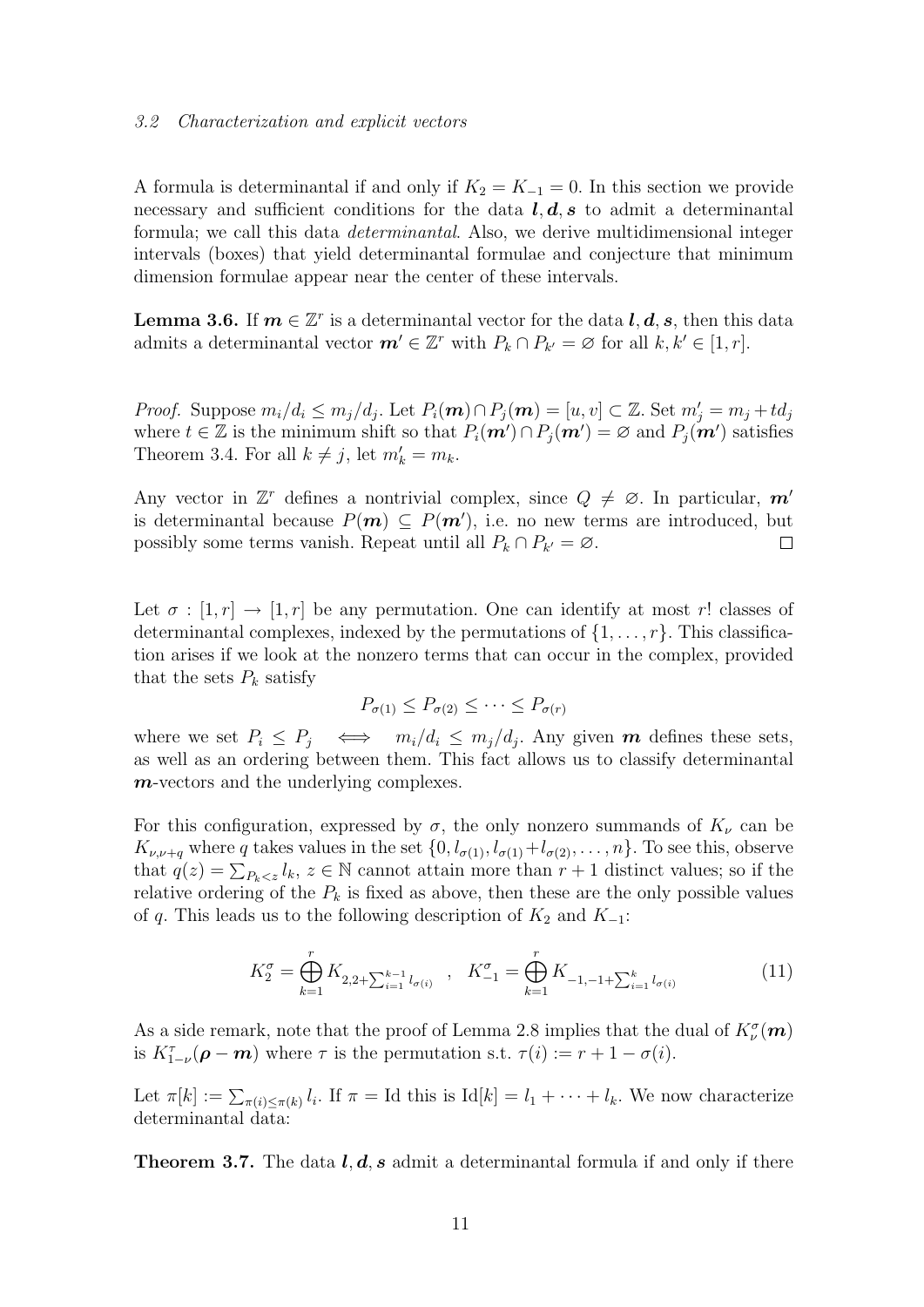exists  $\pi : [1, r] \rightarrow [1, r]$  s.t.

$$
d_k \sum_{n-\pi[k]+2}^{n} s_i - l_k < d_k \sum_{0}^{\pi[k-1]+1} s_i, \ \forall k.
$$

*Proof.* We assume without loss of generality that  $\pi = Id$ . This is not restrictive, since if  $\pi \neq \text{Id}$  then we can re-number the variable groups such that  $k' := \pi^{-1}(k)$ . Hence if we set  $L_k := \sum_{0}^{\text{Id}[k-1]+1} s_i = \min S_{\text{Id}[k-1]+2}$  and  $R_k := \sum_{n=1}^{\infty} \text{Id}[k]+2 s_i = \max S_{\text{Id}[k]-1}$ then the relations become:

$$
d_k R_k - l_k < d_k L_k, \ \forall k.
$$

Throughout this proof, whenever we use non-positive indices  $j \leq 0$  for  $l_j$  or Id[j], these quantities will be zero, and the results in this case are straightforward to verify. Also, note that the dual complex is given by the "reversed" permutation, and in particular,  $K_{-1}^* \simeq K_2$ , therefore any results on the nullity of  $K_{-1}$  can be directly used to prove the nullity of  $K_2$ .

 $(\Leftarrow)$  Assume that the inequalities hold. Then for all k there exists an integer  $m_k$ such that

$$
d_k R_k - l_k \le m_k \le d_k L_k - 1. \tag{12}
$$

Let  $\mathbf{m} = (m_1, \ldots, m_r)$ . We shall prove that this vector gives a determinantal formula; it suffices to show that for all  $k \in [1, r]$ ,  $K_{2,2+1d[k-1]} = K_{-1,-1+d[k]} = 0$ , since in (11) we have  $\sigma = \pi^{-1} = \text{Id}$ .

• If  $l_k \geq 3$ , we have

$$
Id[k] - 1 = Id[k - 1] + l_k - 1 \ge Id[k - 1] + 2.
$$
 (13)

Thus  $L_k \le R_k$ , since  $s_i \ge 1$ ; also our hypothesis (12) translates into the inclusion

$$
\left[L_k, R_k\right] \subseteq \left(\frac{m_k}{d_k}, \frac{m_k + l_k}{d_k}\right] = P_k. \tag{14}
$$

Now, by (13) we derive

 $\min S_{\text{Id}[k-1]+2} = L_k \leq \min S_{\text{Id}[k]-1}$  and  $\max S_{\text{Id}[k]-1} = R_k \geq \max S_{\text{Id}[k-1]+2}$ 

so (14) implies  $S_{Id[k-1]+2} \subseteq P_k$  as well as  $S_{Id[k]-1} \subseteq P_k$  and thus  $K_{2,2+Id[k-1]} = 0$ ,  $K_{-1,-1+\text{Id}[k]} = 0$  by Proposition 2.4.

• If  $l_k \leq 2$ , it is  $\text{Id}[k] - 1 = \text{Id}[k-1] + l_k - 1 \leq \text{Id}[k-1] + 1$ . In this case we will prove  $K_{2,2+\text{Id}[k-1]} = 0$ ,  $K_{-1,-1+\text{Id}[k]} = 0$  using Lemma 2.7.

Let  $z \in Q_p$  for  $p = -1 + \text{Id}[k]$ . From  $R_k \leq (m_k + l_k)/d_k$  it is clear that  $P_k \nless z$ , thus  $q(z) \leq \text{Id}[k-1]$ . Also,

$$
Id[k-2] + 2 = Id[k] - l_{k-1} - l_k + 2 \leq Id[k] - 1.
$$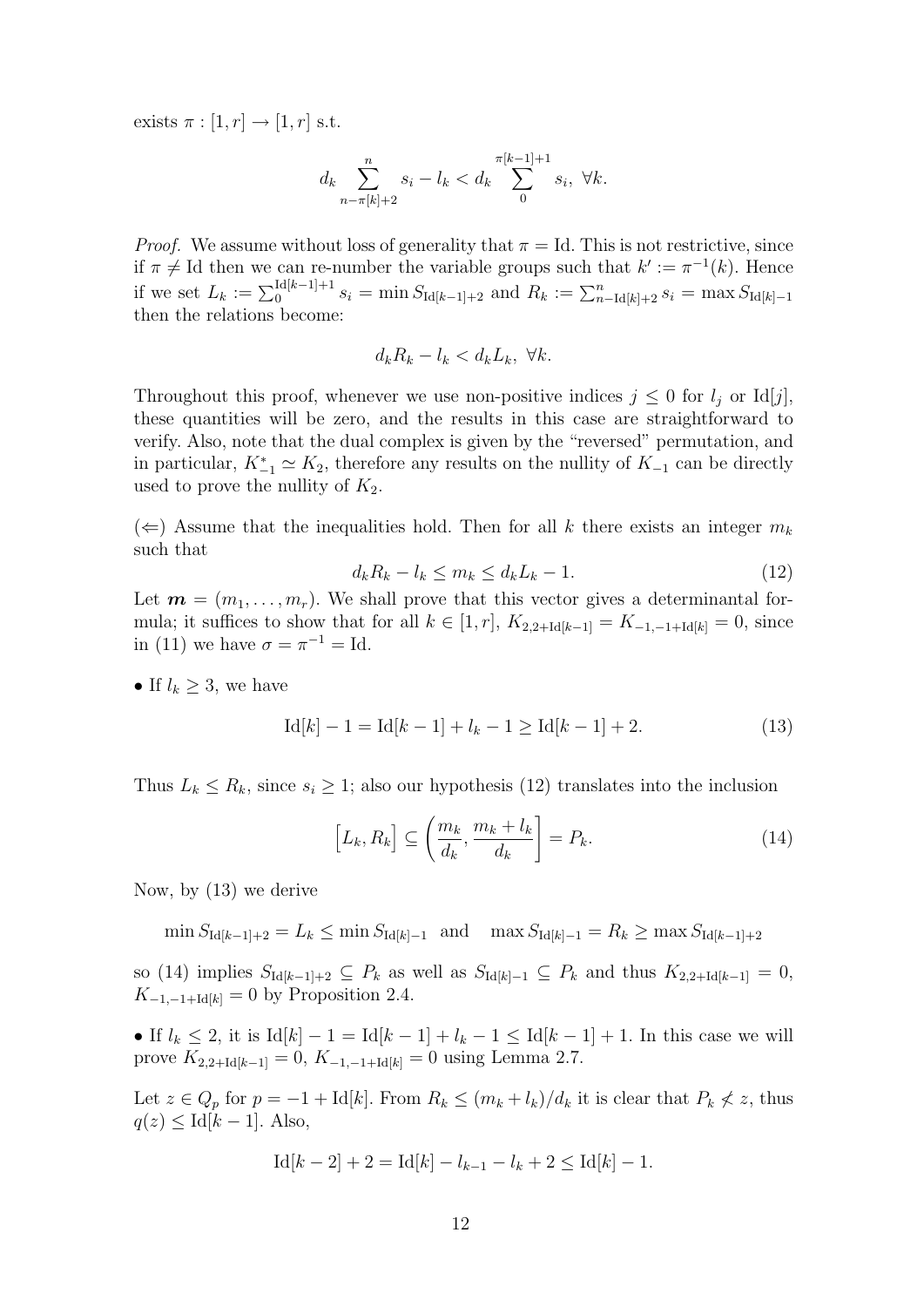where the last inequality is taken under the assumption  $\max\{l_k, l_{k-1}\}\geq 2$ . We treat the case  $l_k = l_{k-1} = 1$  seperately. Hence

$$
z \ge \min S_{-1+\text{Id}[k]} \ge \min S_{2+\text{Id}[k-2]} = L_{k-1} > m_{k-1}/d_{k-1}.
$$

This implies  $P_{k-1} < z \Rightarrow q(z) \geq \text{Id}[k-1]$ . We conclude that  $q(z) = \text{Id}[k-1]$  and thus

$$
p - q(z) = (-1 + \text{Id}[k]) - \text{Id}[k - 1] = -1 + l_k \in [0, 1].
$$
 (15)

By Lemma 2.7 we see that  $K_{-1,-1+\text{Id}[k]} = 0$ , since  $p - q(z) \neq -1$ .

To complete the proof, suppose  $l_k = l_{k-1} = 1$  and  $p = Id[k] - 1$ . We get Id[k] – 1 =  $\text{Id}[k-2]+1$  and therefore  $z > P_{k-2} \Rightarrow q(z) \geq \text{Id}[k-2]$ . Recall that  $q(z)$  is also upper bounded by Id[k – 1]. We derive that for  $z \in Q_p$  it holds  $p - 1 \le q(z) \le p$ , therefore  $p - q(z) \in [0, 1]$ , and again by Lemma 2.7,  $K_{-1,-1+\text{Id}[k]} = 0$ .

As already pointed out, by using duality one can see that, for  $z' \in Q_{2+Id[k-1]}$ , it holds  $p - q(z') \neq 2$ , therefore  $K_{2,2+1d[k-1]} = 0$ .

 $(\Rightarrow)$  Suppose that  $m \in \mathbb{Z}^r$  is determinantal, namely  $K_2(m) = K_{-1}(m) = 0$ . Lemma 3.6 implies that we may assume the sets  $P_j$  are pairwise disjoint. By a permutation of the variable groups we also assume that the  $P_i$  sets induced by m satisfy

$$
P_1 \le P_2 \le \cdots \le P_r.
$$

The sets  $P_j$  have to be distributed along  $I := [0, \sum_0^n s_i]$  (Lemma 3.3) and the connected components of  $I \setminus \cup P_j$  are subsets of  $S_p \cup S_{p+1}, p \in [0, n+1]$  since they define a determinantal complex. In particular, for  $p = Id[k] - 1$  we get  $P_{k-1} \leq S_p \cup S_{p+1} \leq$  $P_{k+1}$ . Now the definition of  $R_k$  as an element of  $S_{Id[k]-1}$  implies  $P_{k-1} < R_k < P_{k+1}$ , i.e. we have the implications (similarly for  $L_k$ ):

$$
R_k \in \bigcup_{i=1}^{r} P_j \implies R_k \in P_k \text{ and } L_k \in \bigcup_{i=1}^{r} P_j \implies L_k \in P_k.
$$
 (16)

Suppose  $m_k < d_k R_k - l_k$ , or equivalently  $\frac{m_k + l_k}{l_k}$  $d_k$  $R_k$ . Then  $R_k \notin P_k$ , hence by (16) we must have  $R_k \notin \bigcup_j P_j$  which leads to  $z = R_k \in Q_p$ ,  $p = \text{Id}[k] - 1$ . This implies

$$
q(z) \geq \text{Id}[k] \quad \Rightarrow \quad p - q(z) \leq \text{Id}[k] - 1 - \text{Id}[k] = -1 \; \Rightarrow \; K_{-1} \neq 0,
$$

which is a contradiction. In the same spirit, if  $m_k \geq d_k L_k$ , we are led to  $z' = L_k \in Q_p$ ,  $p = Id[k - 1] + 2$ , then

$$
q(z') \le \text{Id}[k-1] \Rightarrow p - q(z') \ge p - \text{Id}[k-1] = 2 \Rightarrow K_2 \ne 0,
$$

which again contradicts our hypothesis on  $m$ .

We conclude that any coordinate  $m_k$  of **m** must satisfy  $d_k R_k - l_k \leq m_k < d_k L_k$ , hence the existence of  $m$  implies the inequality relations we had to prove.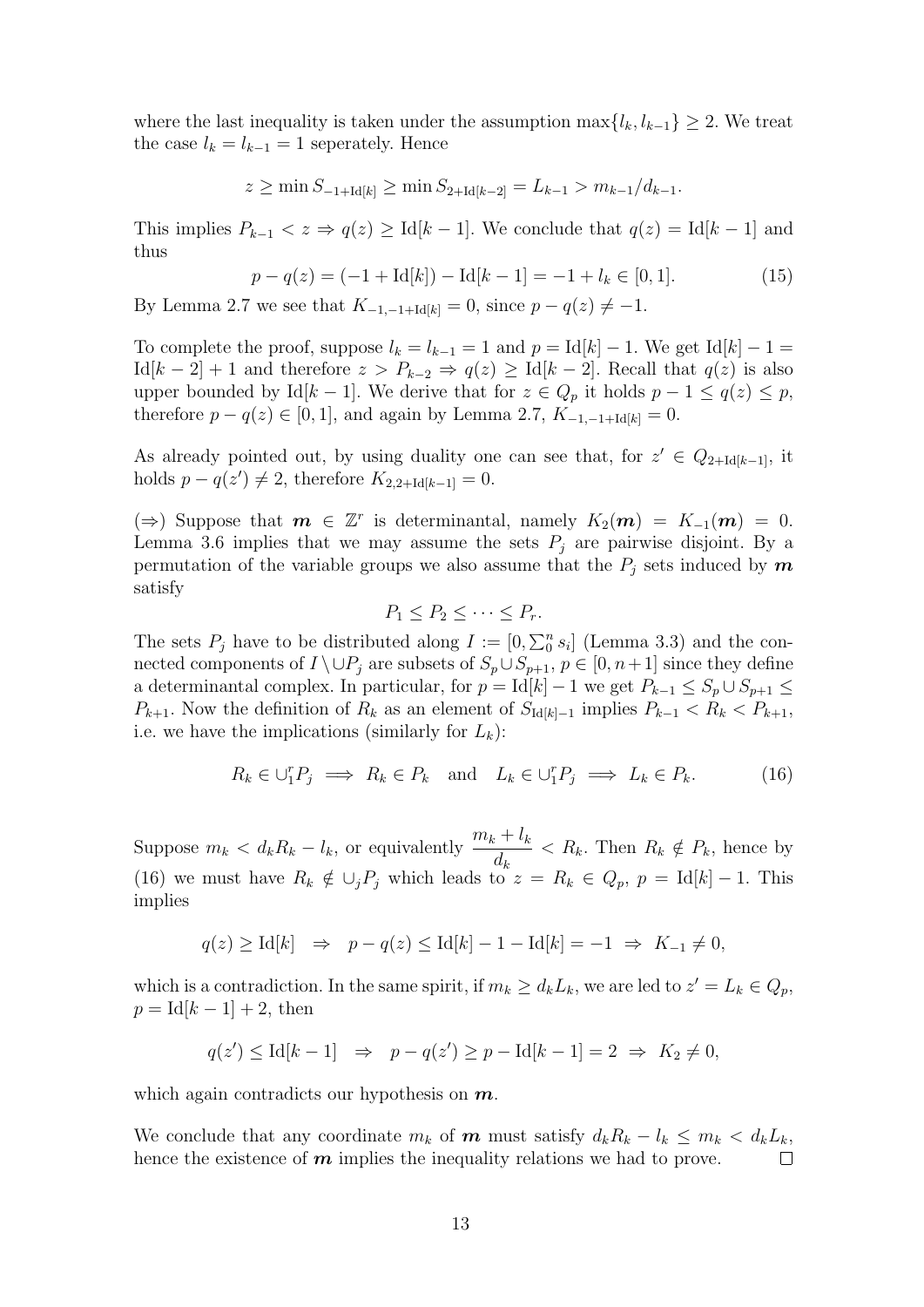**Corollary 3.8.** For any permutation  $\pi : [1, r] \to [1, r]$ , the vectors  $m \in \mathbb{Z}^r$  contained in the box

$$
d_k \sum_{n-\pi[k]+2}^{n} s_i - l_k \le m_k \le d_k \sum_{0}^{\pi[k-1]+1} s_i - 1
$$

for  $k = 1, \ldots, r$  are determinantal.

It would be good to have a characterization that does not depend on the permutations of  $[1, r]$ ; this would further reduce the time needed to check if some given data is determinantal. One can see that if  $r \leq 2$  an equivalent condition is  $d_k$   $\sum_{k=1}^{n}$  $n-l_k+2$  $s_i - l_k < d_k(s_0 + s_1)$  for all  $k \in [1, r]$ ; see [5, Lem.5.3] for the case  $r = 1$ . It turns out that for any  $r \in \mathbb{N}$  this condition is *necessary* for the existence of determinantal vectors, but not always sufficient: the smallest counterexample is  $l = (1, 2, 2), d = (1, 1, 1), s = (1, 1, 1, 1, 2, 3)$ : this data is not determinantal, although the condition holds. In our implementation this condition is used as a filter when checking if some data is determinantal. Also, [5, Cor.5.5] applies coordinatewise: if for some k,  $l_k \geq 7$  then a determinantal formula cannot possibly exist unless  $d_k = 1$  and all the  $s_i$ 's equal 1, or at most,  $s_{n-1} = s_n = 2$ , or all of them equal 1 except  $s_n = 3$ .

We deduce that there exist at most r! boxes, defined by the above inequalities that consist of determinantal vectors, or at most  $r!/2$  matrices up to transpose. One can find examples of data with any even number of nonempty boxes, but by Theorem 3.7 there exists at least one that is nonempty.

If  $r = 1$  then a minimum dimension formula lies in the center of an interval [5]. We conjecture that a similar explicit choice also exists for  $r > 1$ . Experimental results indicate that minimum dimension formulae tend to appear near the center of the nonempty boxes:

Conjecture 3.9. If the data  $l, d, s$  is determinantal then determinantal degree vectors of minimum matrix dimension lie close to the center of the nonempty boxes of Corollary 3.8.

We conclude this section by treating the homogeneous case, as an example.

**Example 3.10.** The case  $r = 1$ , arbitrary degree, has been studied in [5]. We shall formulate the problem in our setting and provide independent proofs. Let  $n, d \in \mathbb{Z}$ ,  $s \in \mathbb{Z}_{\geq 0}^{n+1}$ . This data define a scaled homogeneous system in  $\mathbb{P}^n$ ; given  $m \in \mathbb{Z}$ , we obtain  $P = \left(\frac{m}{d}\right)$  $\frac{m}{d}$ ,  $\frac{m+n}{d}$ d  $\bigcap_{n=1}^{\infty} \mathbb{Z}$ . In this case there exist only zero and nth cohomologies; zero cohomologies can exist only for  $\nu \geq 0$  and nth cohomologies can exist only for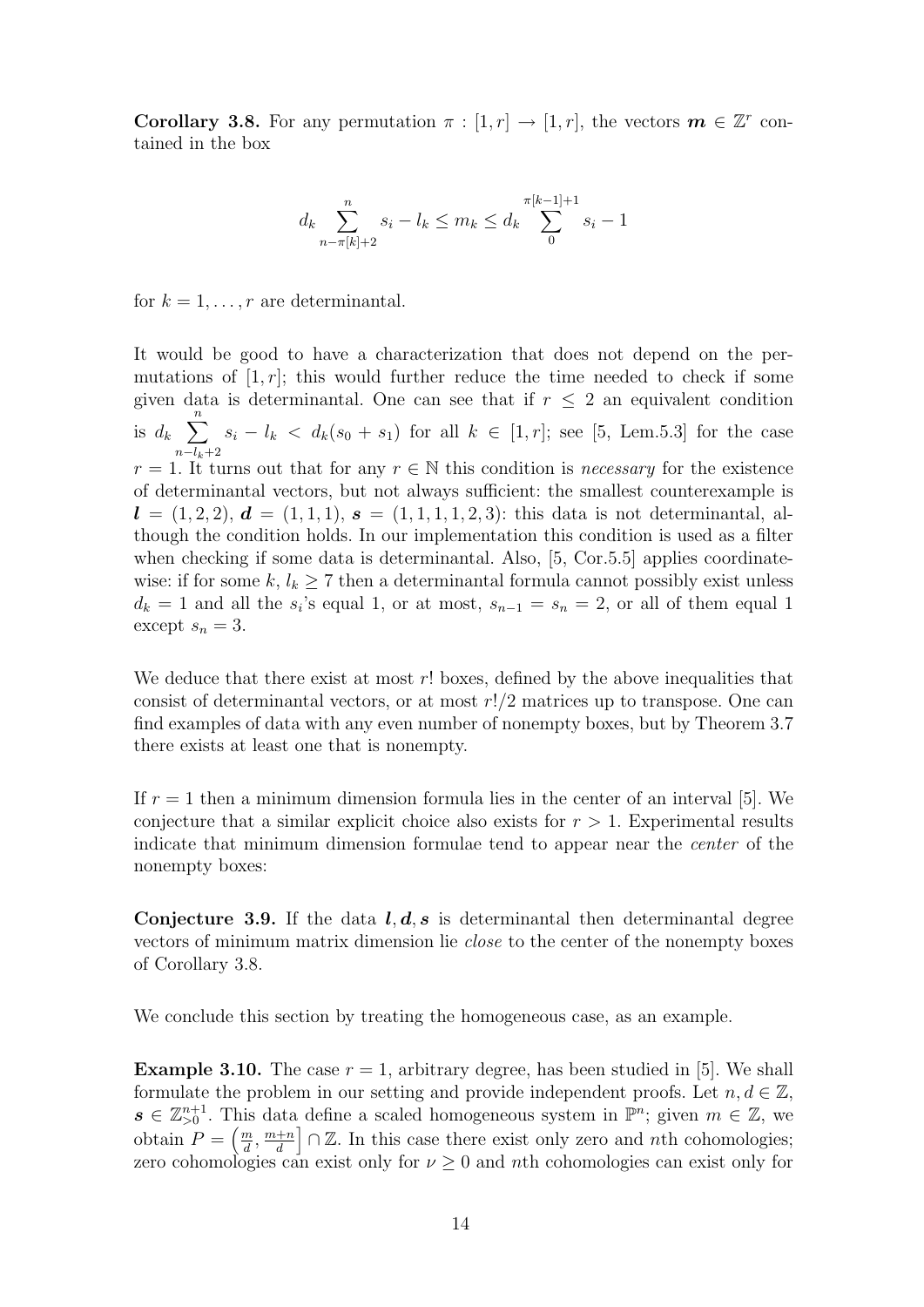$\nu \leq 1$ . Thus in principle both of them exist for  $\nu \in \{0, 1\}$ . Hence,

$$
K_{\nu} = \begin{cases} K_{\nu,\nu}, & 1 < \nu \le n+1 \\ K_{\nu,\nu} \oplus K_{\nu,n+\nu}, & 0 \le \nu \le 1 \\ K_{\nu,n+\nu}, & -n \le \nu < 0 \end{cases}
$$

,

i.e. the complex is of the form:

$$
0 \to K_{n+1,n+1} \to \cdots \to K_{1,1} \oplus K_{1,n+1} \to K_{0,0} \oplus K_{0,n} \to K_{-1,n-1} \to \cdots \to K_{-n,0} \to 0
$$

We can explicitly give all determinantal integers in this case:

$$
K_2 = 0 \iff K_{2,2} = 0 \iff Q_2 = \varnothing \iff S_2 \subseteq P,
$$

thus

$$
\min S_2 > \frac{m}{d} \iff s_0 + s_1 > \frac{m}{d} \iff m < (s_0 + s_1)d.
$$
\nSimilarly  $K_{-1} = 0 \iff Q_{n-1} = \emptyset \iff S_{n-1} \subseteq P$  and thus

$$
\max S_{n-1} \le \frac{m+n}{d} \iff m \ge d \sum_{i=2}^{n} s_i - n.
$$

Consequently, a determinantal formula exists iff  $d\sum_{i=1}^{n} s_i - n < (s_0 + s_1)d$ , also verified by Theorem 3.7. In this case the integers contained in the interval

$$
\left(d\sum_{i=2}^{n} s_i - n - 1 \;,\; d(s_0 + s_1)\right)
$$

are the only determinantal vectors, also verifying Corollary 3.8. Notice that the sum of the two endpoints is exactly the critical degree  $\rho$ .

In [5, Cor.4.2, Prop.5.6] it is proved that the minimum-dimension determinantal formula is attained at  $m = |\rho/2|$  and  $m = [\rho/2]$ , ie. the center(s) of this interval. For an illustration see Ex. 4.5.  $\Box$ 

## 3.3 Pure formulae

A determinantal formula is pure if it is of the form  $K_{1,a} \to K_{0,b}$  for  $a, b \in [0, n+1]$ with  $a > b$ . These formulae are either Sylvester- or Bézout-type, named after the matrices for the resultant of two univariate polynomials.

In the unmixed case both kinds of pure formulae exist exactly when for all  $k \in [1, r]$ it holds that  $\min\{l_k, d_k\} = 1$  [14,7]. The following theorem extends this characterization to the scaled case, by showing that only pure Sylvester formulae are possible and the only data that admit such formulae are univariate and bivariate-bihomogeneous systems.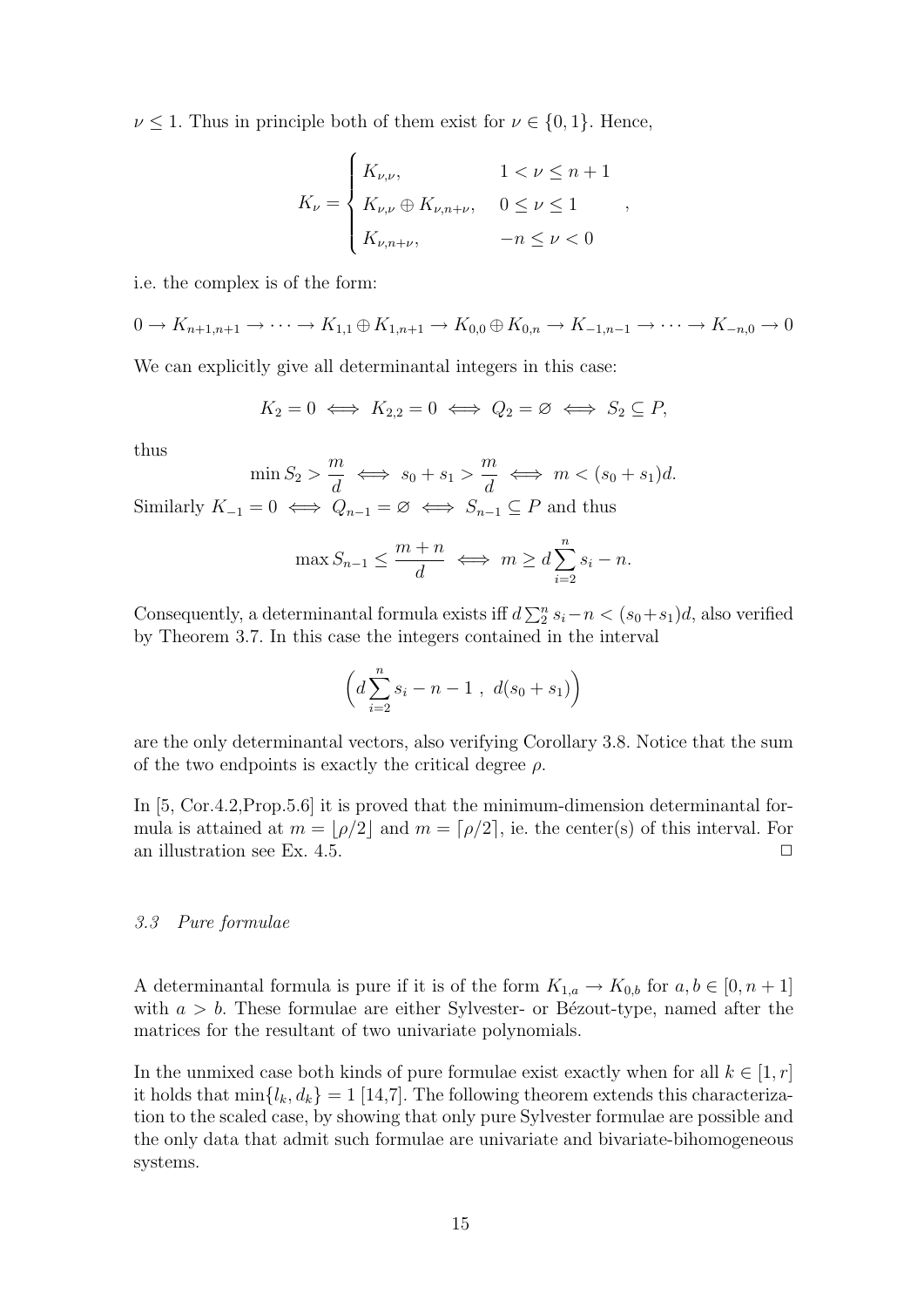**Theorem 3.11.** If  $s \neq 1$  a pure Sylvester formula exists if and only if  $r \leq 2$  and  $\mathbf{l} = (1)$  or  $\mathbf{l} = (1, 1)$ . If  $l_1 = n = 1$  the degree vectors are given by

$$
m = d_1 \sum_{0}^{1} s_i - 1
$$
 and  $m' = -1$ ,

whereas if  $\mathbf{l} = (1, 1)$  the vectors are given by

$$
\mathbf{m} = \left(-1, d_2 \sum_{0}^{2} s_i - 1\right) \text{ and } \mathbf{m}' = \left(d_1 \sum_{0}^{2} s_i - 1, -1\right).
$$

Pure Bézout determinantal formulae *cannot* exist.

Notice the duality  $m + m' = \rho$ .

Proof. It is enough to see that if a pure formula is determinantal the following inequalities hold

$$
n \le \# \bigcup_{p \ne a,b} S_p \le \# \cup_1^r P_k \le n
$$

which implies that equalities hold. The inequality on the left follows from the fact that every  $S_p$ ,  $p \in [0, n+1]$  contains at least one distinct integer since the sequence  $0, s_0, s_0 + s_1, \ldots, \sum_0^n s_i$  is strictly increasing. For the right inequality, note that the vanishing of all  $K_{\nu,p}$  with  $p \neq a, b$  implies  $Q_p = \varnothing$  (see Lemma 2.7). Thus  $\bigcup_{p\neq a,b} S_p \subseteq \bigcup_{k=1}^r P_k$  so the cardinality is bounded by  $\# \bigcup_{i=1}^r P_k \leq \sum_{i=1}^r \# P_k \leq \sum_{i=1}^r l_k = n$ . Consequently  $\#\cup_{p\neq a,b} S_p = n$ . Suppose  $n > 2$ ; the fact  $\#(S_i \cup S_j) > 2$  for  ${i, j} \neq \{0, 1\}$  implies  $\bigcup_{p \neq a,b} S_p = S_i \cup S_j$  for some  $i, j$ , i.e.  $\#\{a, b\} = n$ , contradiction. Thus  $n \leq 2$ .

Take  $n = 2$ . Since  $\#(S_0 \cup S_3) = 2$ , the above condition is satisfied for  $a = 2, b = 1$ : it is enough to set  $\cup_1^r P_k = S_0 \cup S_3 = \{0, \sum_0^2 s_i\}$ , thus the integers of  $\cup_1^r P_k$  are not consecutive, so  $r > 1$  and  $l = (1, 1)$ . Similarly, if  $n = l = 1$  two formulae are possible; for  $\bigcup_{1}^{r} P_{k} = S_{0} = \{0\}$   $(a = 2, b = 1)$  or  $\bigcup_{1}^{r} P_{k} = S_{2} = \{s_{0} + s_{1}\}$   $(a = 1, b = 0)$ .

All stated **m**-vectors follow easily in both cases from  $(m_k + l_k)/d_k = 0$  and  $(m_k + l_k)/d_k = 0$  $(l_k)/d_k = \sum_0^n s_i$ . A pure Bézout determinantal formula comes from  $K_{1,n+1} \to K_{0,0}$ . Now  $\cup_k P_k$  contains  $S_1 \cup \cdots \cup S_n$  hence  $\# \cup_k P_k > n$ . Thus it cannot exist for  $s \neq 1$ .  $\Box$ 

All pure formulae above are of Sylvester-type, made explicit in Section 4. If  $n = 1$ , both formulae correspond to the classical Sylvester matrix.

If  $s = 1$  pure determinantal formulae are possible for arbitrary  $n, r$  and a pure formula exists if and only if for all k,  $l_k = 1$  or  $d_k = 1$  [7, Thm.4.5]; if a pure Sylvester formula exists for  $a, b = a - 1$  then another exists for  $a = 1, b = 0$  [7, p. 15. Observe in the proof above that this is not the case if  $s \neq 1, n = 2$ , thus the construction of the corresponding matrices for  $a \neq 1$  now becomes important and highly nontrivial, in contrast to [7].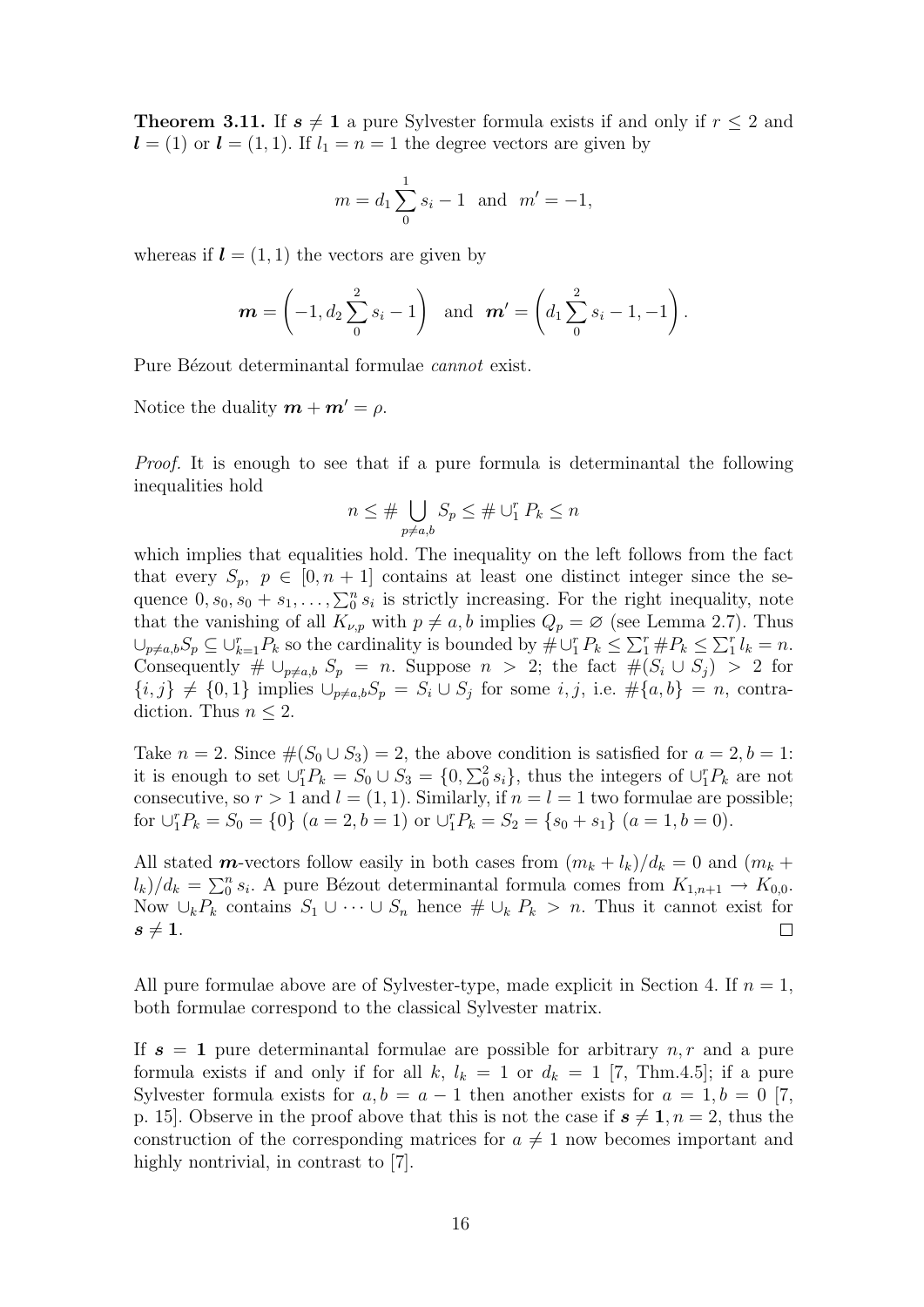## 4 Explicit matrix construction

In this section we provide algorithms for the construction of the resultant matrix expressed as the matrix of the differential  $\delta_1$  in the natural monomial basis and we clarify all the different morphisms that may be encountered.

Before we continue, let us justify the necessity of our matrices, using  $\mathbf{l} = \mathbf{d} = (1, 1)$ and  $s = (1, 1, 2)$ , that is, the system of two bilinear and one biquadratic equation to be examined in Example 5.1. It turns out that a (hybrid) resultant matrix of minimum dimension is of size  $4 \times 4$ . The standard Bézout-Dixon construction has size  $6 \times 6$  but its determinant is identically zero, hence it does not express the resultant of the system.

The matrices constructed are unique up to row and column operations, reflecting the fact that monomial bases may be considered with a variety of different orderings. The cases of pure Sylvester or pure Bézout matrix can be seen as a special case of the (generally hybrid, consisting of several blocks) matrix we construct in this section.

In order to construct a resultant matrix we must find the matrix of the linear map  $\delta_1: K_1 \to K_0$  in some basis, typically the natural monomial basis, provided that  $K_{-1} = 0$ . In this case we have a generically surjective map with a maximal minor divisible by the sparse resultant. If additionally  $K_2 = 0$  then dim  $K_1 = \dim K_0$  and the determinant of the square matrix is equal to the resultant, i.e. the formula is determinantal. We consider restrictions  $\delta_{a,b}: K_{1,a} \to K_{0,b}$  for any direct summand  $K_{1,a}$ ,  $K_{0,b}$  of  $K_1$ ,  $K_0$  respectively. Every such restriction yields a block of the final matrix of size defined by the corresponding dimensions. Throughout this section the symbols a and b will refer to these indices.

## 4.1 Sylvester blocks

The Sylvester-type formulae we consider generalize the classical univariate Sylvester matrix and the multigraded Sylvester matrices of [14] by introducing multiplication matrices with block structure. Even though these Koszul morphisms are known to correspond to some Sylvester blocks since [16] (see Proposition 4.1 below), the exact interpretation of the morphisms into matrix formulae had not been made explicit until now. We also rectify the Sylvester-type matrix presented in [7, Sect.7.1].

By [16, Prop.2.5,Prop.2.6] we have the following

**Proposition 4.1.** [16] If  $a - 1 < b$  then  $\delta_{a,b} = 0$ . Moreover, if  $a - 1 = b$  then  $\delta_{a,b}$  is a Sylvester map.

If  $a = 1$  and  $b = 0$  then every coordinate of m is non-negative and there are only zero cohomologies involved in  $K_{1,1} = \bigoplus_i H^0(\mathbf{m} - s_i \mathbf{d})$  and  $K_{0,0} = H^0(\mathbf{m})$ . This map is a well known Sylvester map expressing the multiplication  $(g_0, \ldots, g_n) \mapsto \sum_{i=0}^n g_i f_i$ .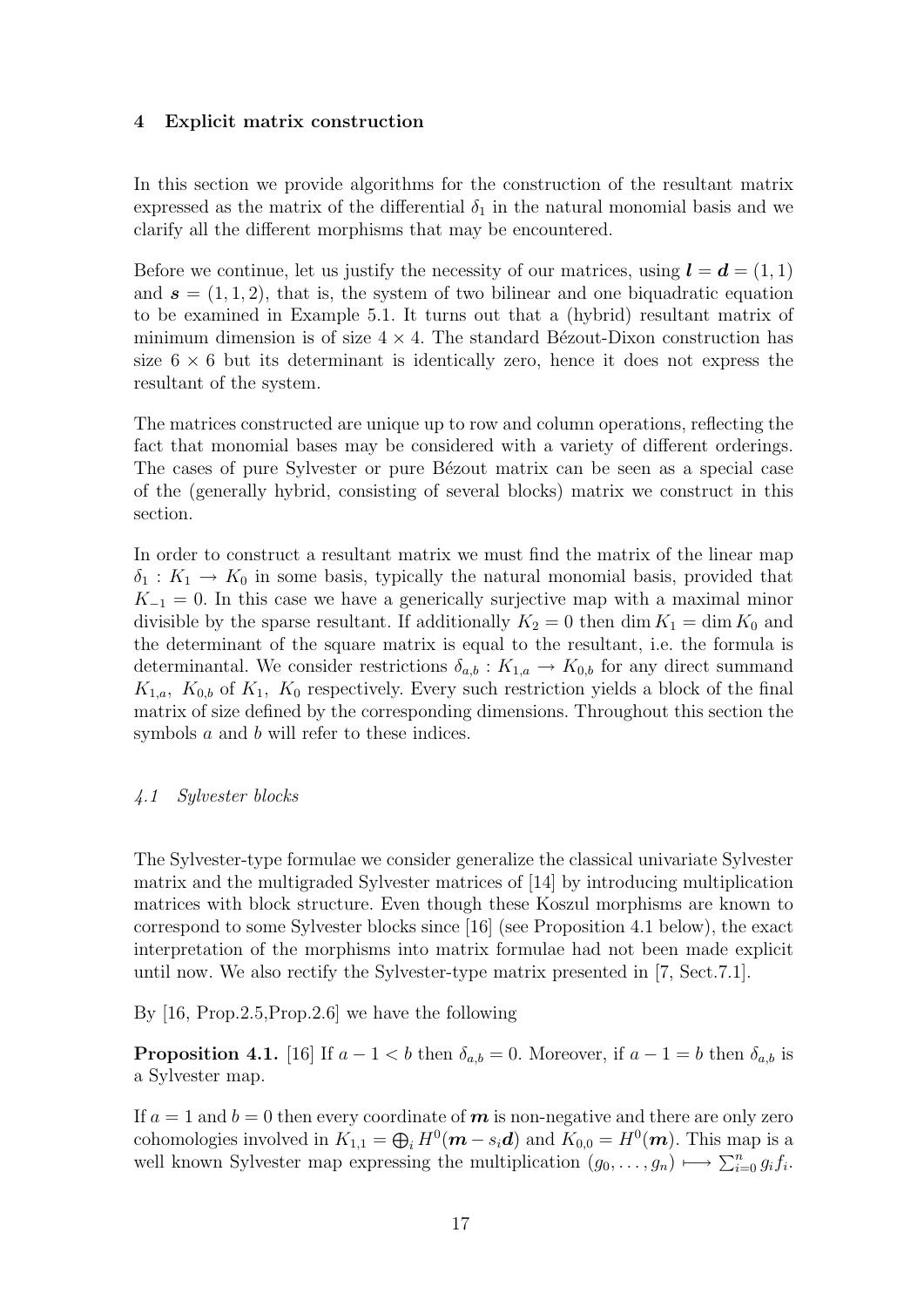The entries of the matrix are indexed by the exponents of the basis monomials of  $\bigoplus_i S(m - s_i d)$  and  $S(m)$  as well as the chosen polynomial  $f_i$ . The entry indexed  $(i, \alpha)$ ,  $\beta$  can be computed as:

$$
\mathrm{coef}\left(f_i, \boldsymbol{x}^{\boldsymbol{\beta}-\boldsymbol{\alpha}}\right) \quad , \quad i=0,1,\ldots,n
$$

where  $x^{\alpha}$  and  $x^{\beta}$  run through the corresponding monomial bases. The entry  $(i, \alpha)$ ,  $\beta$ is zero if the support of  $f_k$  does not contain  $\beta - \alpha$ . Also, by Serre duality a block  $K_{1,n+1} \rightarrow K_{0,n}$  corresponds to the dual of  $K_{1,1} \rightarrow K_{0,0}$ , i.e. to the degree vector  $\rho - m$ , and yields the same matrix transposed.

The following theorem constructs corresponding Sylvester-type matrix in the general case.

**Theorem 4.2.** The entry of the transposed matrix of  $\delta_{a,b}: K_{1,a} \to K_{0,a-1}$  in row  $(I, \alpha)$  and column  $(J, \beta)$  is

$$
\begin{cases}\n0, \text{ if } J \not\subset I, \\
(-1)^{k+1}\text{coef}(f_{i_k}, \boldsymbol{x}^{\boldsymbol{u}}), \text{ if } I \setminus J = \{i_k\},\n\end{cases}
$$

where  $I = \{i_1 < i_2 < \cdots < i_a\}$  and  $J = \{j_1 < j_2 < \cdots < j_{a-1}\}, I, J \subseteq \{0, \ldots, n\}.$ Moreover,  $\alpha, \beta \in \mathbb{N}^n$  run through the exponents of monomial bases of  $H^{a-1}(m$  $d \sum_{\theta=1}^a s_{i_\theta}$ ),  $H^{a-1}$  $(m - d \sum_{\theta=1}^{a-1} s_{j_\theta})$ , and  $u \in \mathbb{N}^n$ , with  $u_t = |\beta_t - \alpha_t|$ .

*Proof.* Consider a basis of  $\bigwedge^a V$ ,  $\{e_{i_1,i_2,...,i_a} : 0 \leq i_1 < i_2 < \cdots < i_a \leq n\}$  and similarly for  $\wedge^{a-1}V$ , where  $e_0, \ldots, e_n$  is a basis for V. This differential expresses a classic Koszul map

$$
\partial_a(e_{i_1},\ldots,e_{i_a})=\sum_{k=0}^n (-1)^{k+1} f_{i_k}e_{i_1,\ldots,i_{k-1},i_{k+1},\ldots,i_a}
$$

and by [16, Prop. 2.6], this is identified as multiplication by  $f_{i_k}$ , when passing to the complex of modules.

Now fix two sets  $I \subseteq J$  with  $I \setminus J = \{i_k\}$ , corresponding to a choice of basis elements  $e_I, e_J$  of the exterior algebra; then the part of the Koszul map from  $e_I$  to  $e_J$  gives

$$
(-1)^{k+1}M(f_{i_k}):H^{a-1}(\boldsymbol{m}-\boldsymbol{d\sum_{\theta\in I}}s_{\theta})\to H^{a-1}(\boldsymbol{m}-\boldsymbol{d\sum_{\theta\in J}}s_{\theta})
$$

This multiplication map is a product of homogeneous multiplication operators in the symmetric power basis. This includes operators between negative symmetric powers, where multiplication is expressed by applying the element of the dual space to  $f_{i_k}$ .

To see this, consider basis elements  $w^{\alpha}$ ,  $w^{\beta}$  that index a row and column resp. of the matrix of  $M(f_{i_k})$ . Here the part  $w_k$  of  $w$  associated with the k-th variable group is either  $x_k^{\alpha_k}$  or a dual element indexed by  $\alpha_k$ . We identify dual elements with the negative symmetric powers, thus this can be thought as  $x_k^{-\alpha_k}$ . This defines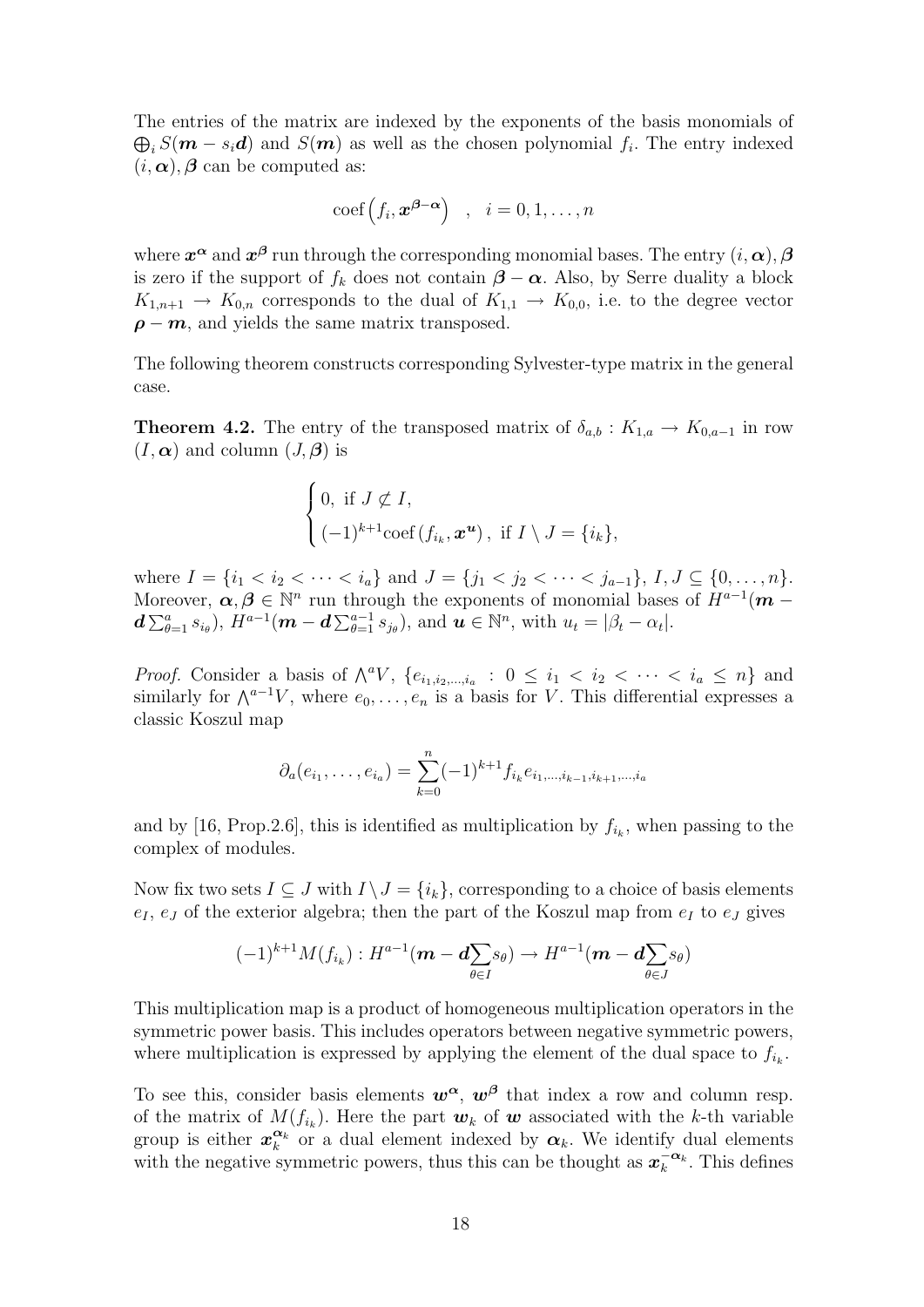$\tilde{\boldsymbol{\alpha}}, \tilde{\boldsymbol{\beta}} \in \mathbb{Z}^n$ ; the generalized multihomogeneous multiplication by  $f_{i_k}$  as in [16, p.577] is, in terms of multidegrees, incrementing  $|\tilde{\boldsymbol{\alpha}}_k|$  by  $s_i d_k$  to obtain  $|\tilde{\boldsymbol{\beta}}_k|$ , and hence the corresponding matrix has entry coef  $(f_{i_k}, \mathbf{x}^u)$ , where  $u_t = |\beta_t - \alpha_t|, t \in [1, n]$ . The absolute value is needed because for multiplication in dual spaces, the degrees satisfy  $-|\boldsymbol{\alpha}_k| + s_i d_k = -|\boldsymbol{\beta}_k| \Rightarrow s_i d_k = |\boldsymbol{\alpha}_k| - |\boldsymbol{\beta}_k| = -(|\boldsymbol{\beta}_k| - |\boldsymbol{\alpha}_k|).$  $\Box$ 

In [7, Sect. 7.1], an example is studied that admits a Sylvester formula with  $a =$  $2, b = 1$ . The matrix derived by such a complex is described by Theorem 4.2 above and does not coincide with the matrix given there. The following example is taken from there and presents the correct formula.

**Example 4.3.** Consider the unmixed case  $\mathbf{l} = (1, 1), \mathbf{d} = (1, 1),$  as in [7, Sect.7.1]. This is a system of three bi-linear forms in two affine variables. The vector  $m =$  $(2,-1)$  gives  $K_1 = K_{1,2} = H^1(0,-3)^{3 \choose 2}$  and  $K_0 = K_{0,1} = H^1(1,-2)^{3 \choose 1}$ . The Sylvester map represented here is

$$
\delta_1 : (g_0, g_1, g_2) \mapsto (-g_0 f_1 - g_1 f_2, g_0 f_0 - g_2 f_2, g_1 f_0 + g_2 f_1)
$$

and is similar to the one in [6]. By Theorem 4.2, it yields the following (transposed) matrix, given in  $2 \times 2$  block format:

$$
\begin{bmatrix}\n-M(f_1) & M(f_0) & \mathbf{0} \\
-M(f_2) & \mathbf{0} & M(f_0) \\
\mathbf{0} & -M(f_2) & M(f_1)\n\end{bmatrix}
$$

If  $g = c_0 + c_1x_1 + c_2x_2 + c_3x_1x_2$  the matrix of the multiplication map

$$
M(g) : S(0) \otimes S(1)^* \ni w \longmapsto wg \in S(1) \otimes S(0)^*
$$

in the natural monomial basis is  $\lceil$  $\vert$  $c_2$   $c_3$  $c_0$   $c_1$ 1 as one can easily verify by hand calculations

or using procedure multmap of our MAPLE package presented in Section 5.  $\Box$ 

#### 4.2 Bézout blocks

A Bézout-type block comes from a map of the form  $\delta_{a,b} : K_{1,a} \to K_{0,b}$  with  $a-1 > b$ . In the case  $a = n + 1$ ,  $b = 0$  this is a map corresponding to the Bezoutian of the system, whereas in other cases some Bézout-like matrices occur, from square subsystems obtained by hiding certain variables.

Consider the Bézoutian, or Morley form [11], of  $f_0, \ldots, f_n$ . This is a polynomial of multidegree  $(\rho, \rho)$  in  $\mathbb{F}[\bar{x}, \bar{y}]$  and can be decomposed as

$$
\Delta := \sum_{u_1=0}^{\rho_1} \cdots \sum_{u_r=0}^{\rho_r} \Delta_u(\bar{x}) \cdot \bar{y}^u
$$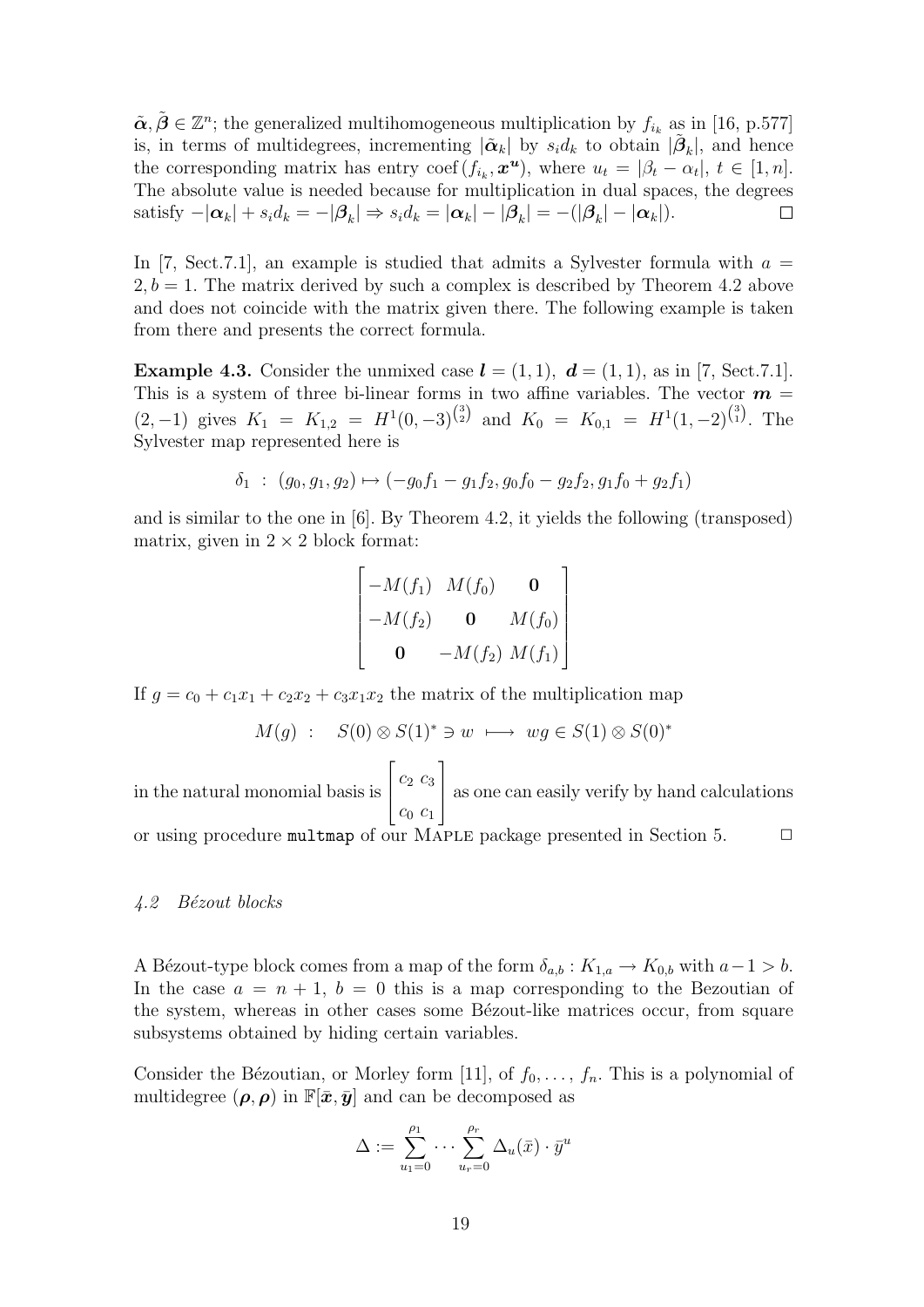where  $\Delta_u(\bar{x}) \in S$  has  $\deg \Delta_u(\bar{x}) = \rho - u$ . Here  $\bar{x} = (\bar{x}_1, \ldots, \bar{x}_r)$  is the set of homogeneous variable groups and  $\bar{\mathbf{y}} = (\bar{y}_1, \ldots, \bar{y}_r)$  a set of new variables with the same cardinalities.

The Bezoutian gives a linear map

$$
\wedge^{n+1}V \to \bigoplus_{m_k \leq \rho_k} S(\boldsymbol{\rho} - \boldsymbol{m}) \otimes S(\boldsymbol{m}).
$$

where the space on the left is the  $(n + 1)$ -th exterior algebra of  $V = S(s_0\boldsymbol{d}) \oplus$  $\cdots \oplus S(s_n d)$  and the direct sum runs over all vectors  $\boldsymbol{m} \in \mathbb{Z}^r$  with  $m_k \leq \rho_k$  for all  $k \in [1, r]$ . In particular, the graded piece of  $\Delta$  in degree  $(\rho - m, m)$  in  $(\bar{x}, \bar{y})$  is

$$
\Delta_{\boldsymbol{\rho}-\boldsymbol{m},\boldsymbol{m}}:=\sum_{u_k=m_k}\Delta_u(\bar{\boldsymbol{x}})\cdot\bar{\boldsymbol{y}}^{\boldsymbol{u}}
$$

for all monomials  $\bar{\mathbf{y}}^{\mathbf{u}}$  of degree  $\mathbf{m}$  and coefficients in  $\mathbb{F}[\bar{x}]$  of degree  $\mathbf{\rho} - \mathbf{m}$ . It yields a map

$$
S(\rho - m)^* \longrightarrow S(m)
$$

known as the Bézoutian in degree m of  $f_0, \ldots, f_n$ . The differential of  $K_{1,n+1} \to K_{0,0}$ can be chosen to be exactly this map, since evidently  $K_{0,0} = H^0(\mathbf{m}) \simeq S(\mathbf{m})$  and

$$
K_{1,n+1} = H^n \left( \mathbf{m} - \sum_{0}^{n} s_i \mathbf{d} \right) \simeq S \left( -\mathbf{m} + \sum_{0}^{n} s_i \mathbf{d} + \mathbf{l} + \mathbf{1} \right)^*
$$

according to Serre duality (see Section 2.1). Thus, substituting the critical degree vector, we get  $K_{1,n+1} = S(\boldsymbol{\rho} - \boldsymbol{m})^*$ .

The polynomial  $\Delta$  defined above has  $n + r$  homogeneous variables and its homogeneous parts can be computed using a determinant construction in [1], which we adopt here. We recursively consider, for  $k = 1, \ldots, r$  the uniquely defined polynomials  $f_{i,j}^{(1)}$ , where  $0 \leq j \leq l_k$ , as follows:

$$
f_i = x_{1,0} f_{i,0}^{(1)} + \ldots + x_{1,l_1} f_{i,l_1}^{(1)}, \quad f_{i,j}^{(1)} \in \mathbb{F} \left[ x_{1,j}, \ldots, x_{1,l_1} \right] \left[ \overline{x}_2, \ldots, \overline{x}_r \right], \tag{17}
$$

for all  $i = 1, \ldots, n$ . To define  $f_{i,j}^{(k)}$ , for  $2 \le k \le r$  and  $0 \le j \le l_j$ , we decompose  $f_{i,l}^{(k-1)}$  $i_{i,l_{k-1}}^{(k-1)}$  as in (17) with respect to the group  $x_j$ :

$$
f_{i,l_{k-1}}^{(k-1)} = x_{k,1} f_{i,1}^{(k)} + \ldots + x_{k,l_k} f_{i,l_k}^{(k)}
$$
  

$$
f_{i,j}^{(k)} \in \mathbb{F} \left[ x_{1,l_1}, \ldots, x_{k-1,l_{k-1}} \right] \left[ x_{k,j}, \ldots, x_{k,l_k} \right] \left[ \overline{x}_{k+1}, \ldots, \overline{x}_r \right].
$$

Overall we obtain a decomposition

$$
f_i = \sum_{j=0}^{l_1-1} x_{1,j} f_{i,j}^{(1)} + x_{1,l_1} \sum_{j=0}^{l_2-1} f_{i,j}^{(2)} + \dots + \prod_{t=1}^{k-1} x_{t,l_t} \sum_{j=1}^{l_k-1} x_{k,j} f_{i,j}^{(k)} + \dots
$$
  

$$
\dots + \prod_{t=1}^{r-1} x_{t,l_t} \sum_{j=1}^{l_r-1} x_{r,j} f_{i,j}^{(r)} + \prod_{t=1}^r x_{t,l_t} f_{i,l_r}^{(r)} f_{i,l_r} \in \mathbb{F}[x_{1,l_1}, \dots, x_{1,l_r}]
$$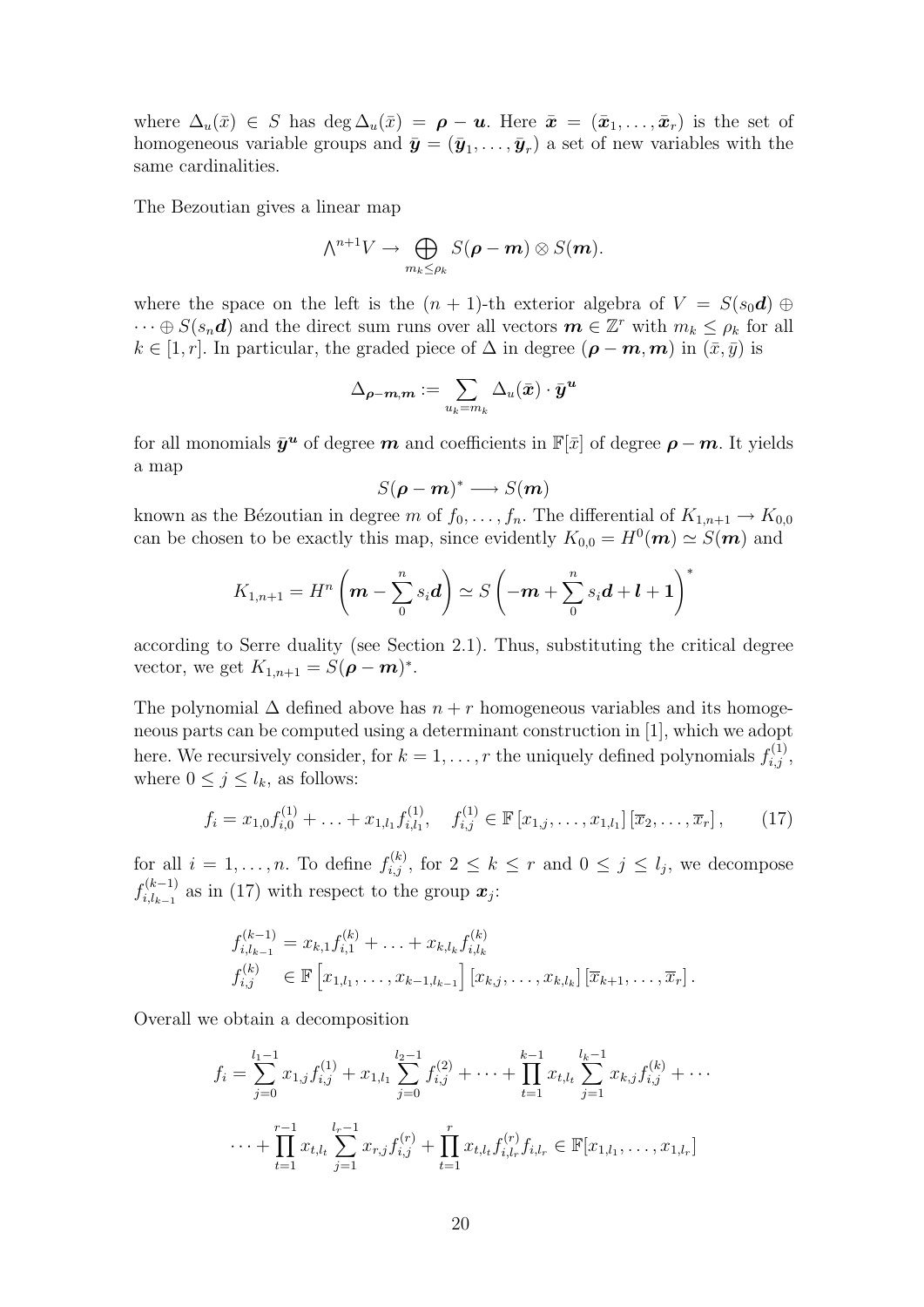of the polynomial  $f_i$ , for all  $i = 1, \ldots, n$ . The order of the variable groups, from left to right, corresponds to choosing the permutation  $\pi = Id$ . The determinant of size  $(n+1) \times (n+1)$  given by

$$
\mathcal{D} = \begin{vmatrix} f_{0,0}^{(1)} & \dots & f_{0,l_1-1}^{(k)} & \dots & f_{0,l_k-1}^{(k)} & \dots & f_{0,0}^{(r)} & \dots & f_{0,l_r}^{(r)} \\ \vdots & \vdots & \vdots & \vdots & \vdots & \vdots & \vdots \\ f_{i,0}^{(1)} & \dots & f_{i,l_1-1}^{(1)} & \dots & f_{i,0}^{(k)} & \dots & f_{i,l_k-1}^{(r)} & \dots & f_{i,l_r}^{(r)} \\ \vdots & \vdots & \vdots & \vdots & \vdots & \vdots & \vdots \\ f_{n,0}^{(1)} & \dots & f_{n,l_1-1}^{(1)} & \dots & f_{n,0}^{(k)} & \dots & f_{n,l_k-1}^{(r)} & \dots & f_{n,l_r}^{(r)} \end{vmatrix},
$$

is equal to  $\Delta_{\rho-m,m}$ , in our setting, as we have the following:

**Theorem 4.4.** [1] The determinant  $\mathcal{D}$  is an inertia form of degree  $\rho_k - m_k$  with respect to the variable group  $\mathbf{x}_k$ ,  $k = 1, \ldots, r$ .

Let us show a more simple construction of some part  $\Delta_{\rho-m,m}$  using an affine Bézoutian. Let  $\boldsymbol{x}_k = (x_{k,1}, \ldots, x_{k,l_k})$  the (dehomogenized) k-th variable group, and  $\mathbf{y}_k = (y_{k,1}, \ldots, y_{k,l_k})$ . As a result the totality of variables is  $\mathbf{x} = (\mathbf{x}_1, \ldots, \mathbf{x}_r)$  and  $\boldsymbol{y} = (\boldsymbol{y}_1, \dots, \boldsymbol{y}_r).$ 

We set  $\mathbf{w}_t$ ,  $t = 1, \ldots n-1$  the conjunction of the first t variables of  $\mathbf{y}$  and the last  $n - t$  variables of  $x$ .

If  $a = n + 1, b = 0$  the affine Bézoutian construction follows from the expansion of

$$
\begin{vmatrix} f_0(\boldsymbol{x}) & f_0(\boldsymbol{w}_1) & \cdots & f_0(\boldsymbol{w}_{n-1}) & f_0(\boldsymbol{y}) \\ \vdots & \vdots & & \vdots & \vdots \\ f_n(\boldsymbol{x}) & f_n(\boldsymbol{w}_1) & \cdots & f_n(\boldsymbol{w}_{n-1}) & f_n(\boldsymbol{y}) \end{vmatrix} / \prod_{k=1}^r \prod_{j=1}^{l_k} (x_{kj} - y_{kj})
$$

as a polynomial in  $\mathbb{F}[y]$  with coefficients in  $\mathbb{F}[x]$ . Hence the entry indexed  $\alpha, \beta$  of the Bézoutian in some degree can be computed as the coefficient of  $x^{\alpha}y^{\beta}$  of this polynomial.

We propose generalizations of this construction for arbitrary  $a, b$  that are called partial Bezoutians, as in [7]. It is clear that  $a - 1 = q(z_1)$  and  $b = q(z_2)$ , for  $z_1 \in Q_a$ and  $z_2 \in Q_b$ . The difference  $a - b - 1 = \sum_{\theta=1}^t l_{k_\theta}$  where  $k_1, \ldots, k_t$  is a subsequence of [1, r], since if  $P_k < b$  then  $P_k < a$  thus

$$
q(a) - q(b) = \sum_{P_k < a} l_k - \sum_{P_k < b} l_k = \sum_{b < P_k < a} l_k.
$$

These indices suggest the variable groups that we should substitute in the partial Bezoutian. Note that in the case of Bezoutian blocks, it holds  $a - b - 1 > 0$  thus some substitutions will actually take place. Let  $i_1, \ldots, i_{a-b}$  be a subsequence of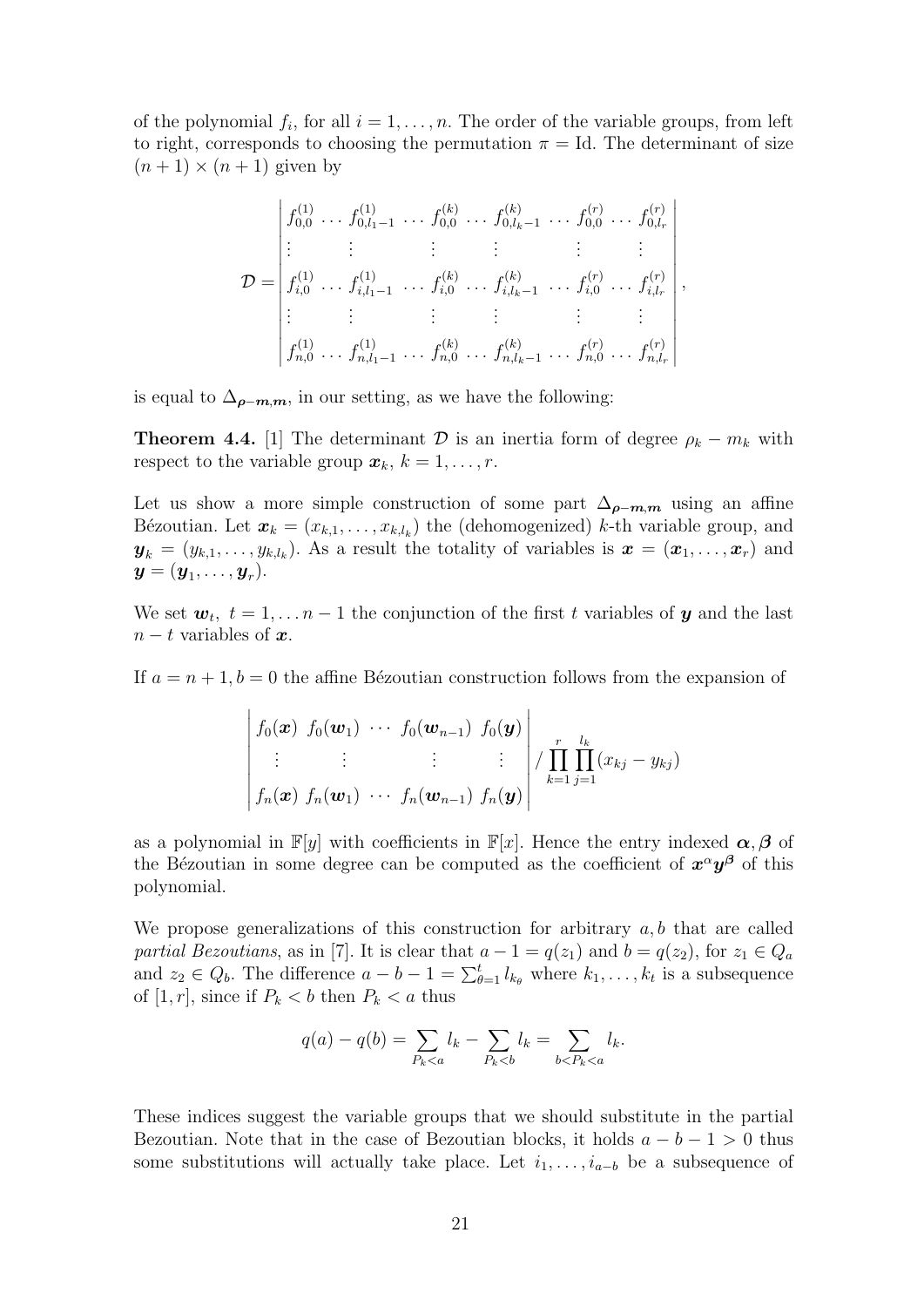[0, n]. We can define a partial Bezoutian polynomial with respect to  $f_{i_1}, \ldots, f_{i_{a-b}}$ and  $\boldsymbol{y}_{k_1}, \ldots, \boldsymbol{y}_{k_t}$  as

$$
\begin{vmatrix}\nf_{i_1}(\boldsymbol{x}) & \cdots & f_{i_1}(\boldsymbol{w}) \\
\vdots & & \vdots \\
f_{i_{a-b}}(\boldsymbol{x}) & \cdots & f_{i_{a-b}}(\boldsymbol{w})\n\end{vmatrix}\n\Bigg| \frac{t}{\theta = 1} \prod_{j=1}^{l_{i_{\theta}}} (x_{i_{\theta},j} - y_{i_{\theta},j}).
$$
\n(18)

In this Bezoutian, only the indicated  $y$ -variable substitutions take place, in successive columns: The variable vector  $w$  differs from  $x$  at  $x_{k_1}, \ldots, x_{k_t}$ , these have been substituted gradually with  $\bm{y}_{k_1}, \ldots, \bm{y}_{k_t}$ . Note that  $\bm{w}$  generalizes the vectors  $\bm{w}_t$  defined earlier, in the sense that the variables of only specific groups are substituted. The total number of substituted variables is  $a - b - 1$ , so this is indeed a Bézout type determinant.

For given a and b, there exist  $\binom{n+1}{a-b}$ a−b partial Bezoutian polynomials. The columns of the final matrix are indexed by the  $x$ -part of their support, and the rows are indexed by the **y**-part as well as the chosen polynomials  $f_{i_1}, \ldots, f_{i_{a-b}}$ .

**Example 4.5.** Consider the unmixed data  $l = 2$ ,  $d = 2$ ,  $s = (1, 1, 1)$ . Determinantal formulae are  $m \in [0, 3]$ , which is just  $m = 0$ ,  $m = 1$  and their transposes. Notice how these formulae correspond to the decompositions of  $\rho = 3 = 3 + 0 = 2 + 1$ . In both cases the complex is of block type  $K_{1,3} \to K_{0,0} \oplus K_{0,2}$ . The Sylvester part  $K_{1,3} \to K_{0,2}$  can be retrieved as in Ex. 4.3. For  $m=0$  the Bézout part is  $H^2(-6) \simeq$  $S(3)^* \to H^0(0) \simeq S(0)$ , whose  $5 \times 1$  matrix is in terms of brackets

$$
\left[ \begin{array}{c} [142] [234] + [152] [235] [042] [052] \end{array} \right]^T.
$$

A bracket  $[ijk]$  is defined as

$$
[ijk] := \det \begin{bmatrix} a_i & a_j & a_k \\ b_i & b_j & b_k \\ c_i & c_j & c_k \end{bmatrix},
$$

where  $a_i, b_i, c_i$  denote coefficients of  $f_0, f_1, f_2$  respectively, for instance  $f_2 = c_0 +$  $c_1x_2 + c_2x_2^2 + c_3x_1 + c_4x_1x_2 + c_5x_1^2$ . Now, for  $m = 1$  we have Bézout part  $H^2(-5) \simeq$  $S(2)^* \to H^0(1) \simeq S(1)$ , which yields the  $5 \times 3$  matrix

$$
\begin{bmatrix} [142] & [152] + [234] [235] & [042] & [052] \ [152] & [154] + [235] [354] & [052] & [054] \ [132] + [042] [052] + [134] [135] [041] + [032] [051] \end{bmatrix}^{T}
$$

 $\Box$ 

.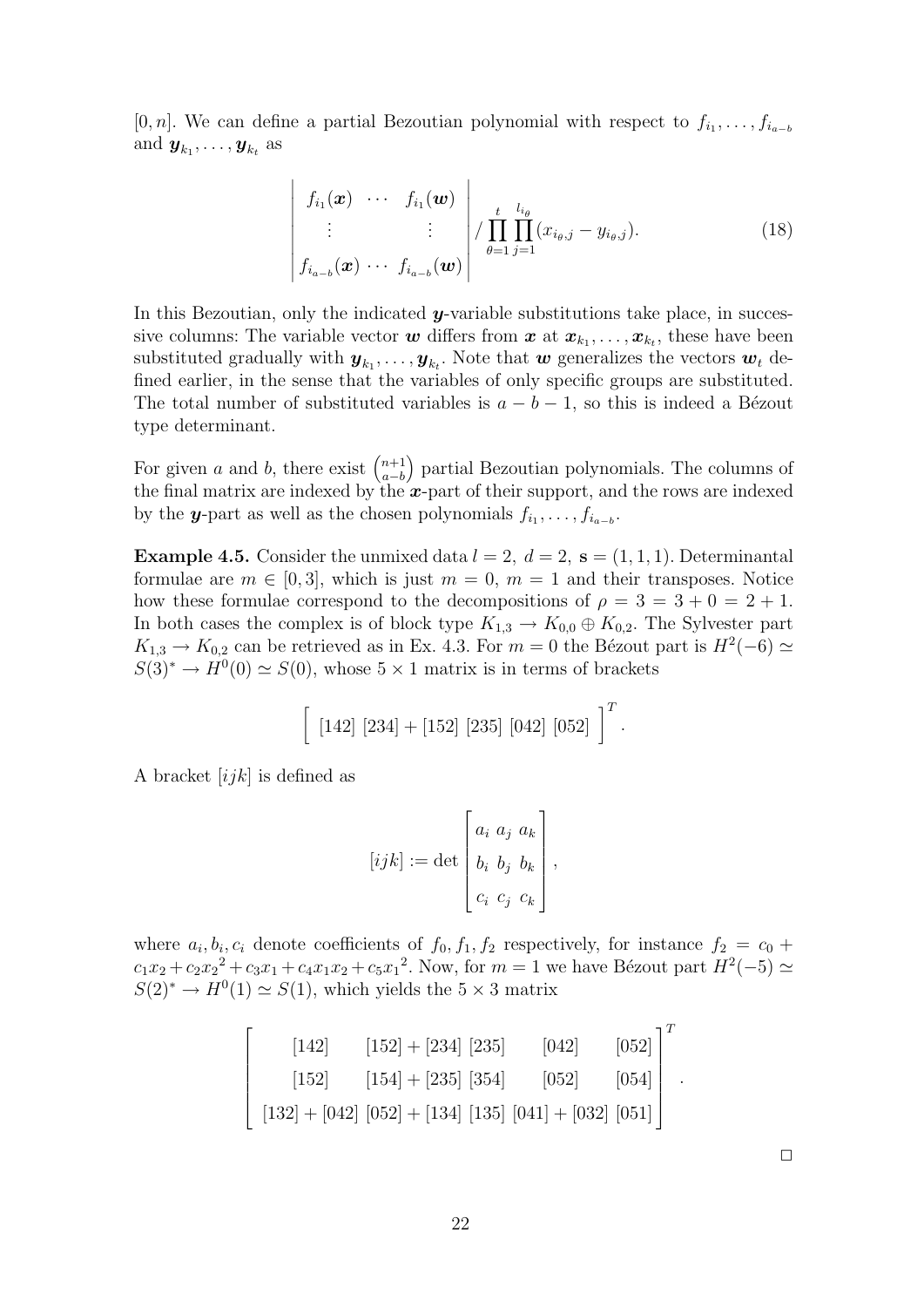| routine     | function                                                 |
|-------------|----------------------------------------------------------|
| Makesystem  | output polynomials of type $(l, d, s)$                   |
| mBezout     | compute the m-Bézout bound                               |
| allDetVecs  | enumerate all determinantal $m$ -vectors                 |
| detboxes    | output the vector boxes of Cor. 3.8                      |
| findSyl     | output Sylvester type vectors (unmixed case)             |
| findBez     | find all pure Bézout-type vectors.                       |
| MakeComplex | compute the complex of an $m$ -vector                    |
| printBlocks | print complex as $\oplus_a K_{1,a} \to \oplus_b K_{0,b}$ |
| printCohs   | print complex as $\oplus H^q(u) \to \oplus H^q(v)$       |
| multmap     | construct matrix $M(f_i): S(u) \to S(v)$                 |
| Sylvmat     | construct Sylv. matrix $K_{1,p} \to K_{0,p-1}$           |
| Bezoutmat   | construct Bézout matrix $K_{1,a} \to K_{0,b}$            |
| makeMatrix  | construct matrix $K_1 \rightarrow K_0$                   |

Table 1

The main routines of our software.

## 5 Implementation

We have implemented the search for formulae and construction of the corresponding resultant matrices in Maple. Our code is based on that of [7, Sect.8] and extends it to the scaled case. We also introduce new features, including construction of the matrices of Section 4; hence we deliver a full package for multihomogeneous resultants, publicly available at [www-sop.inria.fr/galaad/amantzaf/soft.html](http://www-sop.inria.fr/galaad/amantzaf/soft.html).

Our implementation has three main parts; given data  $(l, d, s)$  it discovers all possible determinantal formula; this part had been implemented for the unmixed case in [7]. Moreover, for a specific  $m$ –vector the corresponding resultant complex is computed and saved in memory in an efficient representation. As a final step the results of Section 4 are being used to output the resultant matrix coming from this complex. The main routines of our software are illustrated in Table 1.

The computation of all the  $m$ –vectors can be done by searching the box defined in Theorem 3.4 and using the filter in Lemma 3.5. For every candidate, we check whether the terms  $K_2$  and  $K_{-1}$  vanish to decide if it is determinantal.

For a vector  $m$ , the resultant complex can be computed in an efficient data structure that captures its combinatorial information and allows us to compute the corresponding matrix. More specifically, a nonzero cohomology summand  $K_{\nu,p}$  is represented as a list of pairs  $(c_q, e_p)$  where  $c_q = \{k_1, \ldots, k_t\} \subseteq [1, r]$  such that  $q = \sum_{i=1}^{t} l_{k_i} = p - \nu$  and  $e_p \subseteq [0, n]$  with  $\#e_p = p$  denotes a collection of polynomi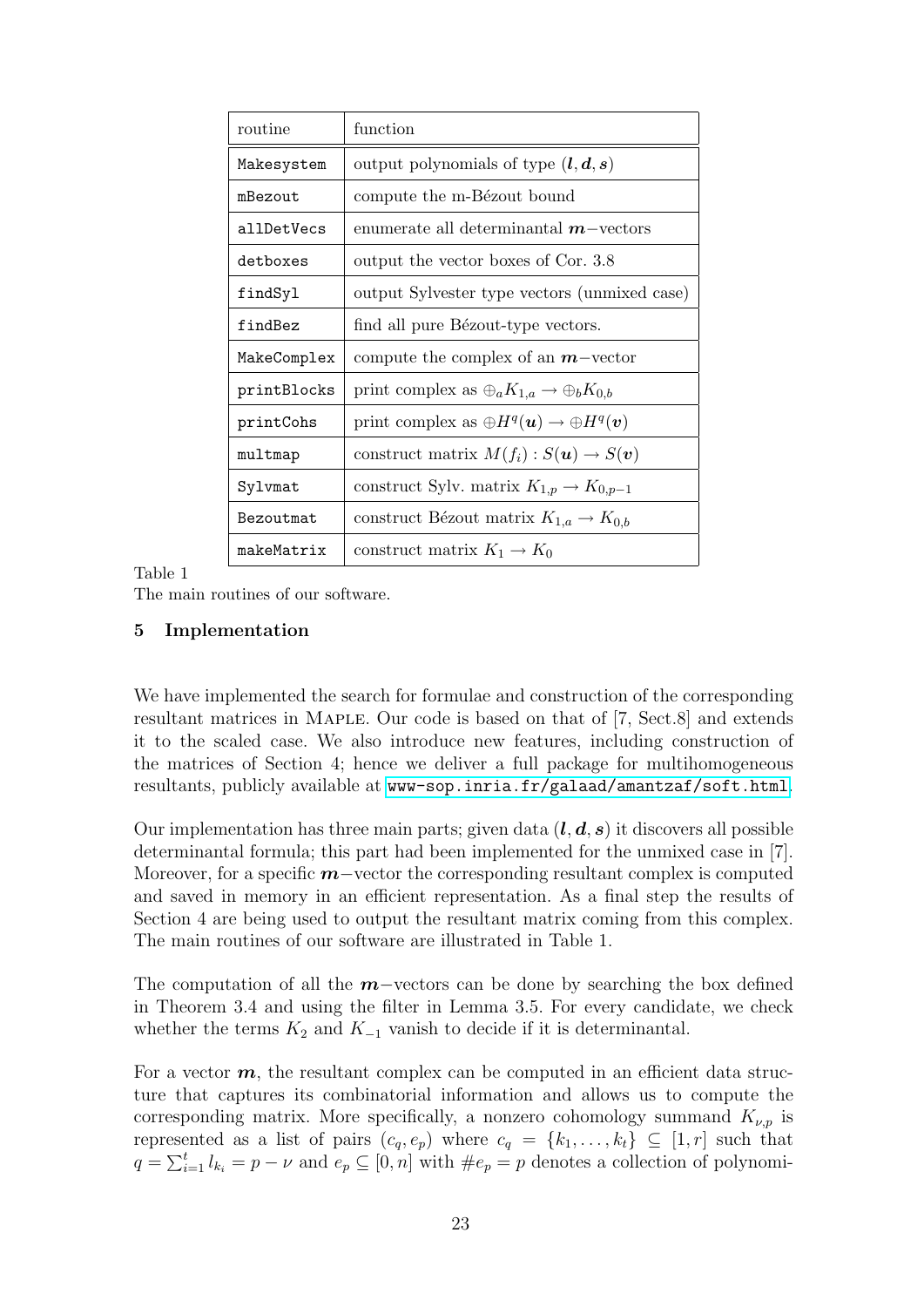als (or a basis element in the exterior algebra). Furthermore, a term  $K_{\nu}$  is a list of  $K_{\nu,p}$ 's and a complex a list of terms  $K_{\nu}$ .

The construction takes place block by block. We iterate over all morphisms  $\delta_{a,b}$  and after identifying each of them the corresponding routine constructs a Sylvester or Bézout block. Note that these morphisms are not contained in the representation of the complex, since they can be retrieved from the terms  $K_{1,a}$  and  $K_{0,b}$ .

Example 5.1. We show how our results apply to a concrete example and demonstrate the use of the Maple package on it. The system we consider admits a standard Bézout-Dixon construction of size  $6 \times 6$ . But its determinant is identically zero, due to the sparsity of the supports, hence it neither expresses the multihomogeneous resultant, nor provides any information on the roots. Instead our method constructs a non-singular  $4 \times 4$  hybrid matrix.

```
Let \bm{l} = \bm{d} = (1, 1) and \bm{s} = (1, 1, 2).
```

```
> read mhomo-scaled.mpl:
> 1:=vector([1,1]): d:=1: s:= vector([1,1,2]):
```

```
> f := Makesystem(1,d,s);
```

```
f_0 = a_0 + a_1x_1 + a_2x_2 + a_3x_1x_2f_1 = b_0 + b_1x_1 + b_2x_2 + b_3x_1x_2f_2 = c_0 + c_1x_1 + c_2x_2 + c_3x_1x_2 + c_4x_1^2 + c_5x_1^2x_2 ++ c_6x_2^2 + c_7x_1x_2^2 + c_8x_1^2x_2^2
```
We check that this data is determinantal, using Theorem 3.7:

```
> has_deter( 1, d, s);
```
true

Below we apply a search for all possible determinantal vectors, by examining all vectors in the boxes of Corollary 3.8. The condition used here is that the dimension of  $K_2$  and  $K_{-1}$  is zero, which is both necessary and sufficient.

```
> allDetVecs( l, d, s) ;
                [2, 0, 4], [0, 2, 4], [3, 0, 6], [2, 1, 6], [2, -1, 6], [1, 2, 6], [1, 1, 6],[1, 0, 6], [0, 3, 6], [0, 1, 6], [-1, 2, 6], [3, 1, 8], [1, 3, 8], [1, -1, 8],
                                [-1, 1, 8], [3, -1, 10], [-1, 3, 10]
```
The vectors are listed with matrix dimension as third coordinate. The search returned 17 vectors; the fact that the number of vectors is odd reveals that there exists a self-dual vector. The critical degree is  $\rho = (2, 2)$ , thus  $m = (1, 1)$  yields the self-dual formula. Since the remaining 16 vectors come in dual pairs, we only mention one formula for each pair; finally, the first 3 formulae listed have a symmetric formula, due to the symmetries present to our data, so it suffices to list 6 distinct formulae.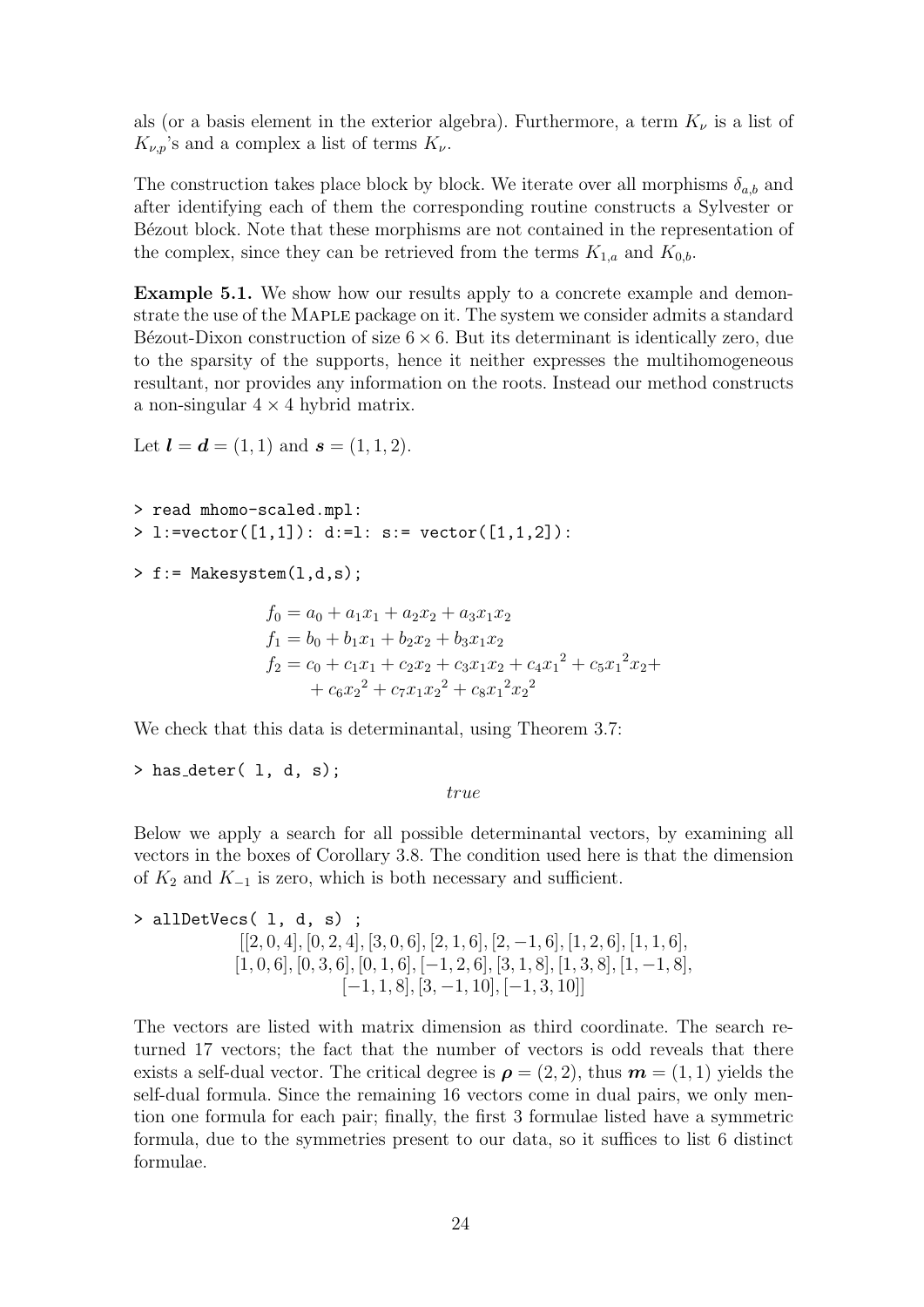Using Theorem 3.7 we can compute directly determinantal boxes:

> detboxes( l, d, s) ;  $[[-1, 1], [1, 3]], [[1, 3], [-1, 1]]$ 

Note that the determinantal vectors are exactly the vectors in these boxes. These intersect at  $m = (1, 1)$  which yields the self-dual formula. In this example minimum dimension formulae correspond to the centers of the intervals, at  $m = (2, 0)$  and  $m = (0, 2)$  as noted in Conj. 3.9.

A pure Sylvester matrix comes from the vector

> m:= vector([d[1]\*convert(op(s),'+')-1, -1]);  $m = (3, -1)$ 

We compute the complex:

> K := makeComplex(1,d,s,m):  
\n> printblocks(K); printCohs(K);  
\n
$$
K_{1,2} \rightarrow K_{0,1}
$$
\n
$$
H^1(1,-3) \oplus H^1(0,-4)^2 \rightarrow H^1(2,-2)^2 \oplus H^1(1,-3)
$$

The dual vector  $(-1, 3)$  yields the same matrix transposed. The block type of the matrix is deduced by the first command, whereas printCohs returns the full description of the complex. The dimension is given by the multihomogeneous Bézout bound, see Lemma 2.2, which is equal to:

> mbezout( l, d, s) ;

10

It corresponds to a "twisted" Sylvester matrix:

> makematrix(1,d,s,m);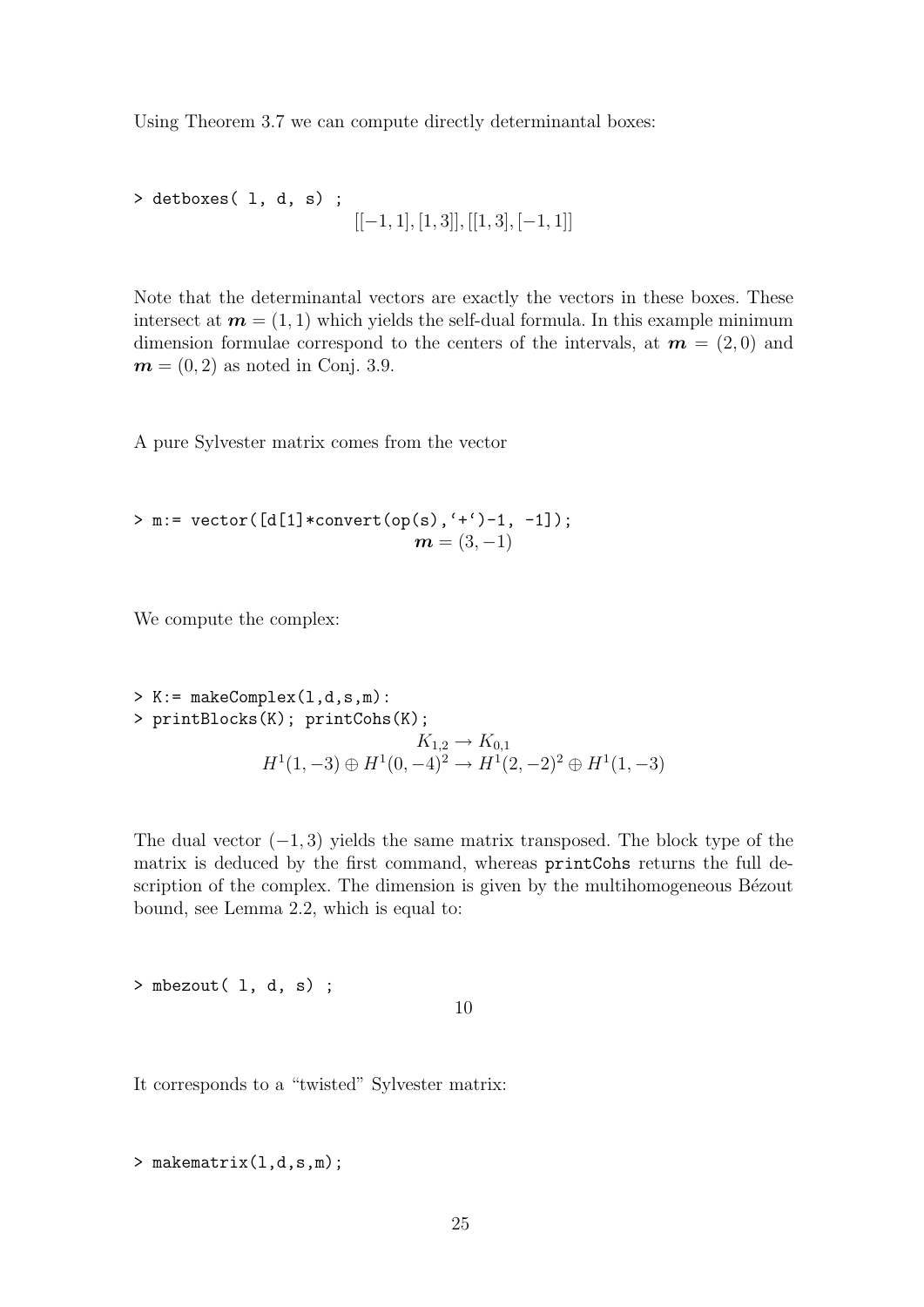$$
\begin{bmatrix}\n-b_1 & -b_3 & 0 & a_1 & a_3 & 0 & 0 & 0 & 0 & 0 \\
-b_0 & -b_2 & 0 & a_0 & a_2 & 0 & 0 & 0 & 0 & 0 \\
0 & -b_1 & -b_3 & 0 & a_1 & a_3 & 0 & 0 & 0 & 0 \\
0 & -b_0 & -b_2 & 0 & a_0 & a_2 & 0 & 0 & 0 & 0 \\
-c_4 & -c_5 & -c_8 & 0 & 0 & 0 & a_1 & 0 & a_3 & 0 \\
-c_1 & -c_3 & -c_7 & 0 & 0 & 0 & a_0 & a_1 & a_2 & a_3 \\
-c_0 & -c_2 & -c_6 & 0 & 0 & 0 & 0 & a_0 & 0 & a_2 \\
0 & 0 & 0 & -c_4 & -c_5 & -c_8 & b_1 & 0 & b_3 & 0 \\
0 & 0 & 0 & -c_1 & -c_3 & -c_7 & b_0 & b_1 & b_2 & b_3 \\
0 & 0 & 0 & -c_0 & -c_2 & -c_6 & 0 & b_0 & 0 & b_2\n\end{bmatrix}
$$

The rest of the matrices are presented in block format; the same notation is used for both the map and its matrix. The dimension of these maps depend on  $m$ , which we omit to write. Also,  $B(x_k)$  stands for the partial Bézoutian with respect to variables  $\boldsymbol{x}_k$ .

For  $\mathbf{m} = (3, 1)$  we get  $K_{1,1} \oplus K_{1,2} \to K_{0,0}$ , or

$$
H^{0}(2,0)^{2} \oplus H^{1}(0,-2)^{2} \to H^{0}(3,1)
$$

$$
\begin{bmatrix} M(f_{0}) \\ M(f_{1}) \\ B(x_{2}) \end{bmatrix}
$$

Symmetric is  $\mathbf{m} = (1, 3)$ .

For  $\mathbf{m} = (3, 0), K_{1,2} \to K_{0,0} \oplus K_{0,1}$ :

$$
H^{1}(1, -2) \oplus H^{1}(0, -3)^{2} \to H^{0}(3, 0) \oplus H^{1}(1, -2)^{2}
$$

$$
\begin{bmatrix} 0 \\ M(f_{0}) \\ -M(f_{1}) \end{bmatrix} B(x_{2})
$$

Symmetric is  $\mathbf{m} = (0, 3)$ .

For  $m = (2, 1)$ , we compute  $K_{1,1} \oplus K_{1,3} \to K_{0,0}$ , or

$$
H^1(1,0)^2 \oplus H^2(-2,-3) \to H^0(2,1)
$$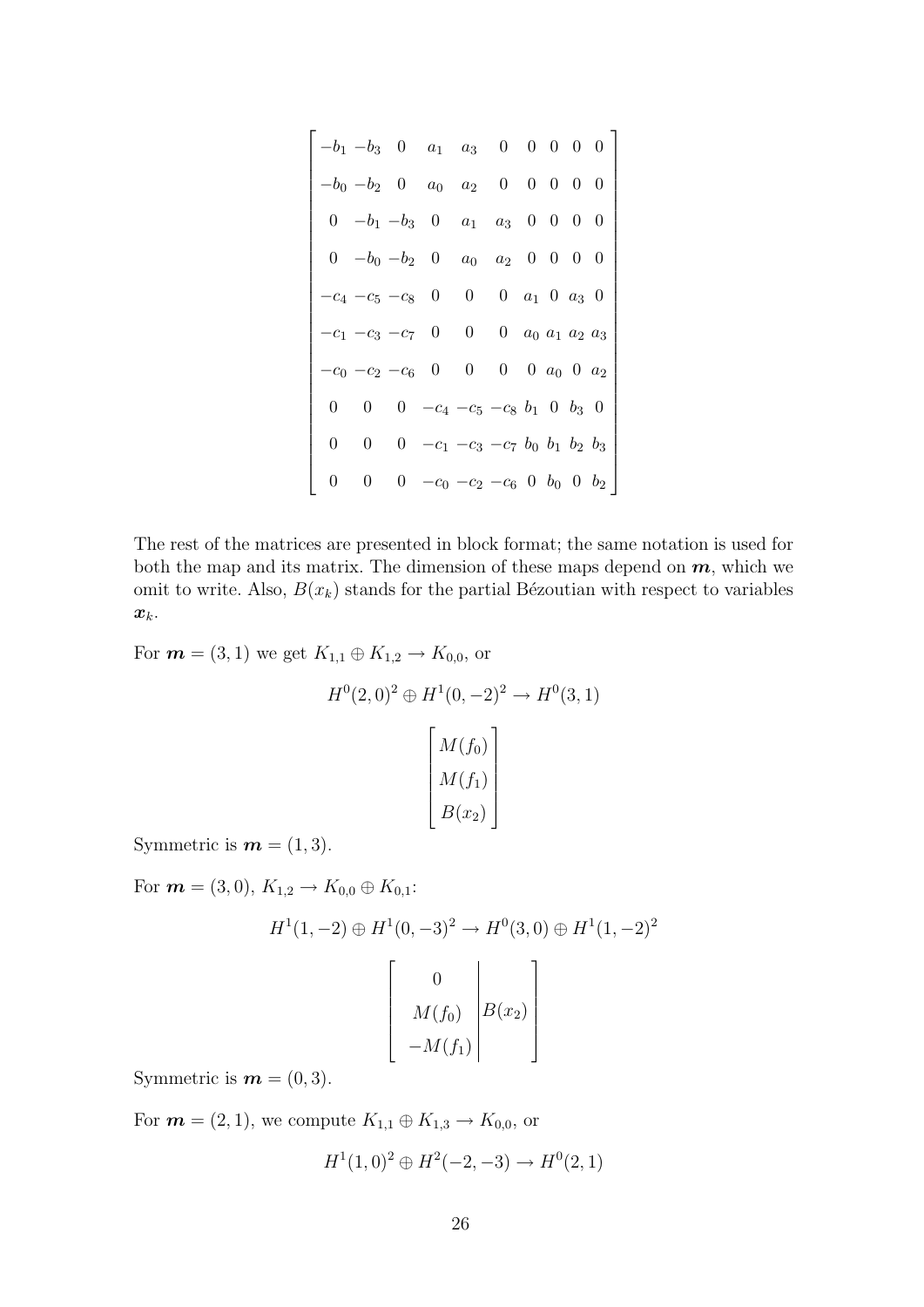$$
\left[\begin{array}{c} M(f_1) \\ M(f_2) \end{array} \middle| \Delta_{(0,1),(2,1)} \right]
$$

Symmetric is  $m = (1, 2)$ .

If  $m = (1, 1), K_{1,1} \oplus K_{1,3} \rightarrow K_{0,0} \oplus K_{0,2}$ , yielding

$$
H^{0}(0,0)^{2} \oplus H^{2}(-3,-3) \to H^{0}(1,1) \oplus H^{2}(-2,-2)^{2}
$$
  

$$
\begin{bmatrix} f_{0} & 0 \\ f_{1} & \Delta_{(1,1),(1,1)} M(f_{0}) - M(f_{1}) \end{bmatrix}
$$

We write here  $f_i$  instead of  $M(f_i)$ , since this matrix is just the  $1 \times 4$  vector of coefficients of  $f_i$ .

For  $\mathbf{m} = (2, 0)$ , we get  $K_{1,2} \oplus K_{1,3} \to K_{0,0} \oplus K_{0,1}$ , or

$$
H^{1}(0, -2) \oplus H^{2}(-2, -4) \to H^{0}(2, 0) \oplus H^{1}(0, -2)
$$

$$
\begin{bmatrix} B(x_{2}) & 0 \ \Delta_{(2,0),(0,2)} & B(x_{1}) \end{bmatrix}
$$

This is the minimum dimension determinantal complex, yielding a  $4 \times 4$  matrix.  $\Box$ 

#### Acknowledgements

We thank Laurent Busé for his help with Ex. 4.3. Both authors are partly supported by the Marie-Curie IT Network SAGA, [FP7/2007-2013] grant agreement PITN-GA-2008-214584. Part of this work was completed by the second author in fulfillment of the M.Sc. degree in the Department of Informatics and Telecommunications of the University of Athens.

## References

- $[1]$  A. Awane, A. Chkiriba, and M. Goze. Formes d'inertie et complexe de Koszul associés à des polynômes plurihomogènes. Revista Matematica Complutense, 18(1):243–260, 2005.
- [2] R. Bott. Homogeneous vector bundles. Annals of Math., 66:203–248, 1957.
- [3] E. Chionh, R. Goldman, and M. Zhang. Hybrid Dixon resultants. In R. Cripps, editor, Proc. 8th IMA Conf. Math. of Surfaces, pp. 193–212, 1998.
- [4] D. Cox and E. Materov. Tate resolutions for Segre embeddings. Algebra  $\mathcal{C}$  Num. Theory, 2(5):523–550, 2008.